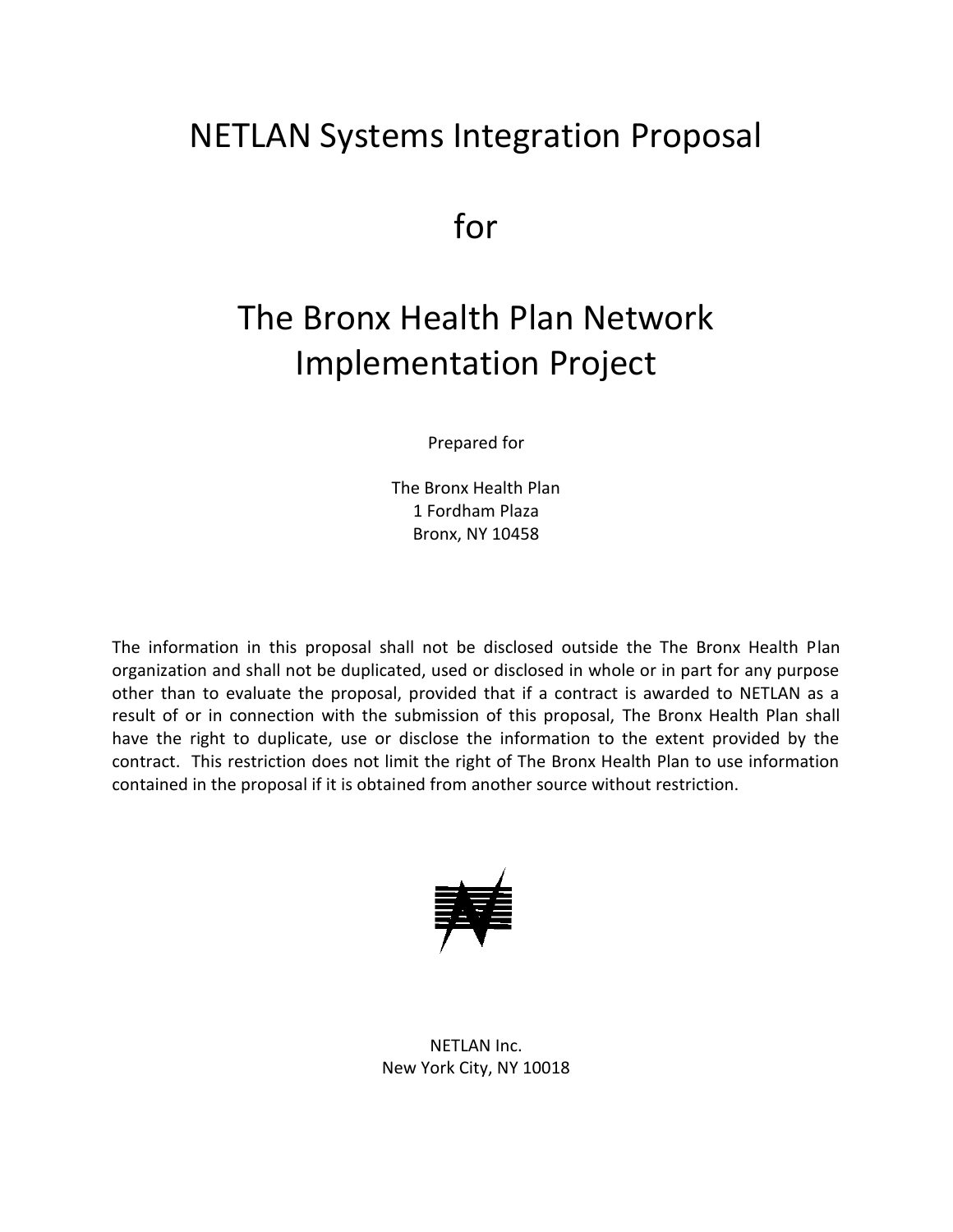# **Table of Contents**

| 3.1 |  |
|-----|--|
|     |  |
|     |  |
|     |  |
|     |  |
|     |  |
|     |  |
|     |  |
|     |  |
|     |  |
|     |  |
|     |  |
|     |  |
|     |  |
|     |  |
|     |  |
|     |  |
|     |  |
|     |  |
|     |  |
|     |  |
|     |  |
|     |  |
|     |  |
|     |  |
|     |  |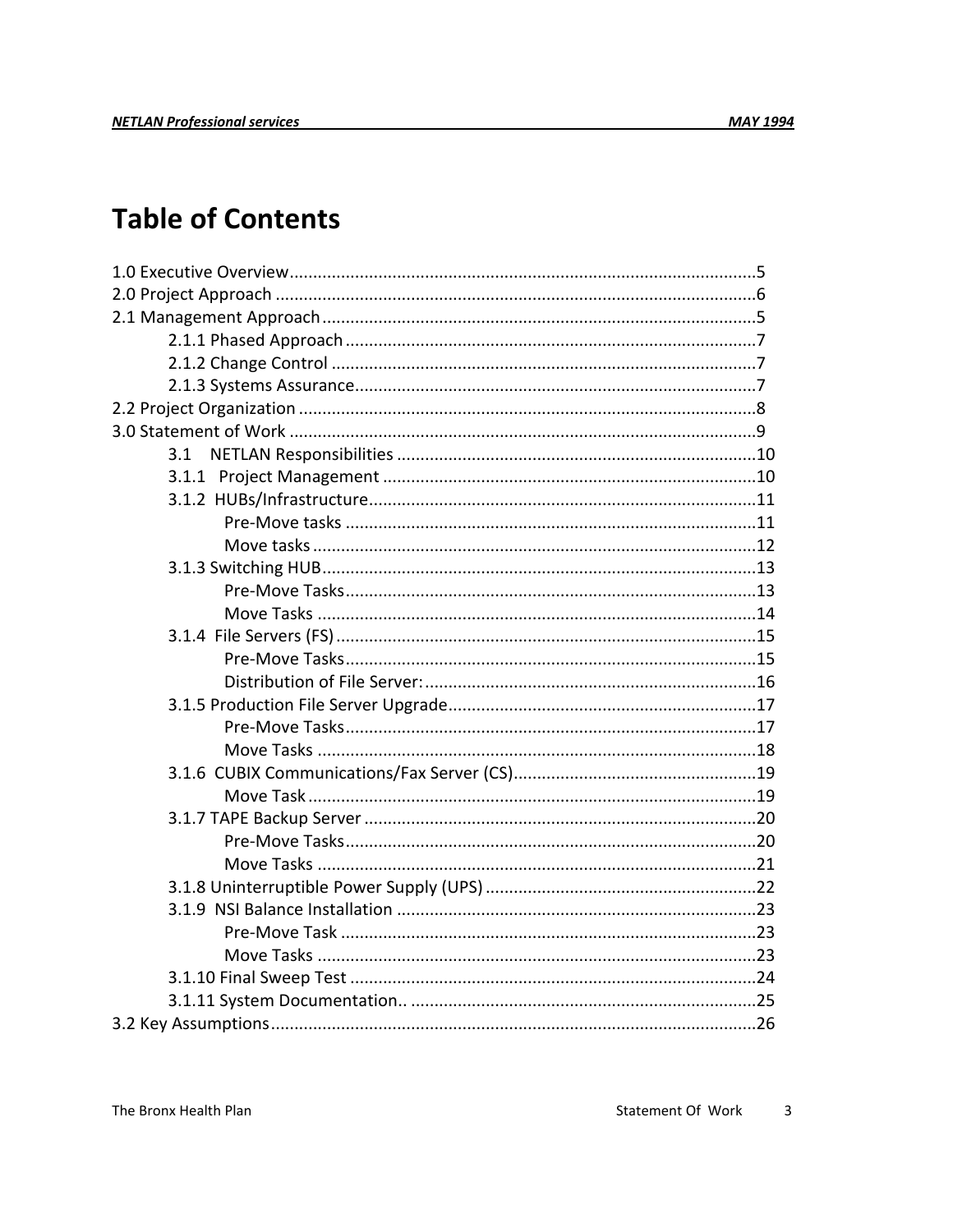| 3.3.2 The Bronx Health Plan Administrative Responsibilities 28 |  |
|----------------------------------------------------------------|--|
|                                                                |  |
|                                                                |  |
|                                                                |  |
|                                                                |  |
|                                                                |  |
|                                                                |  |
|                                                                |  |
|                                                                |  |
|                                                                |  |
|                                                                |  |
|                                                                |  |
|                                                                |  |

| Appendix D. NON-NETLAN Hardware, Software and Service Products40 |  |
|------------------------------------------------------------------|--|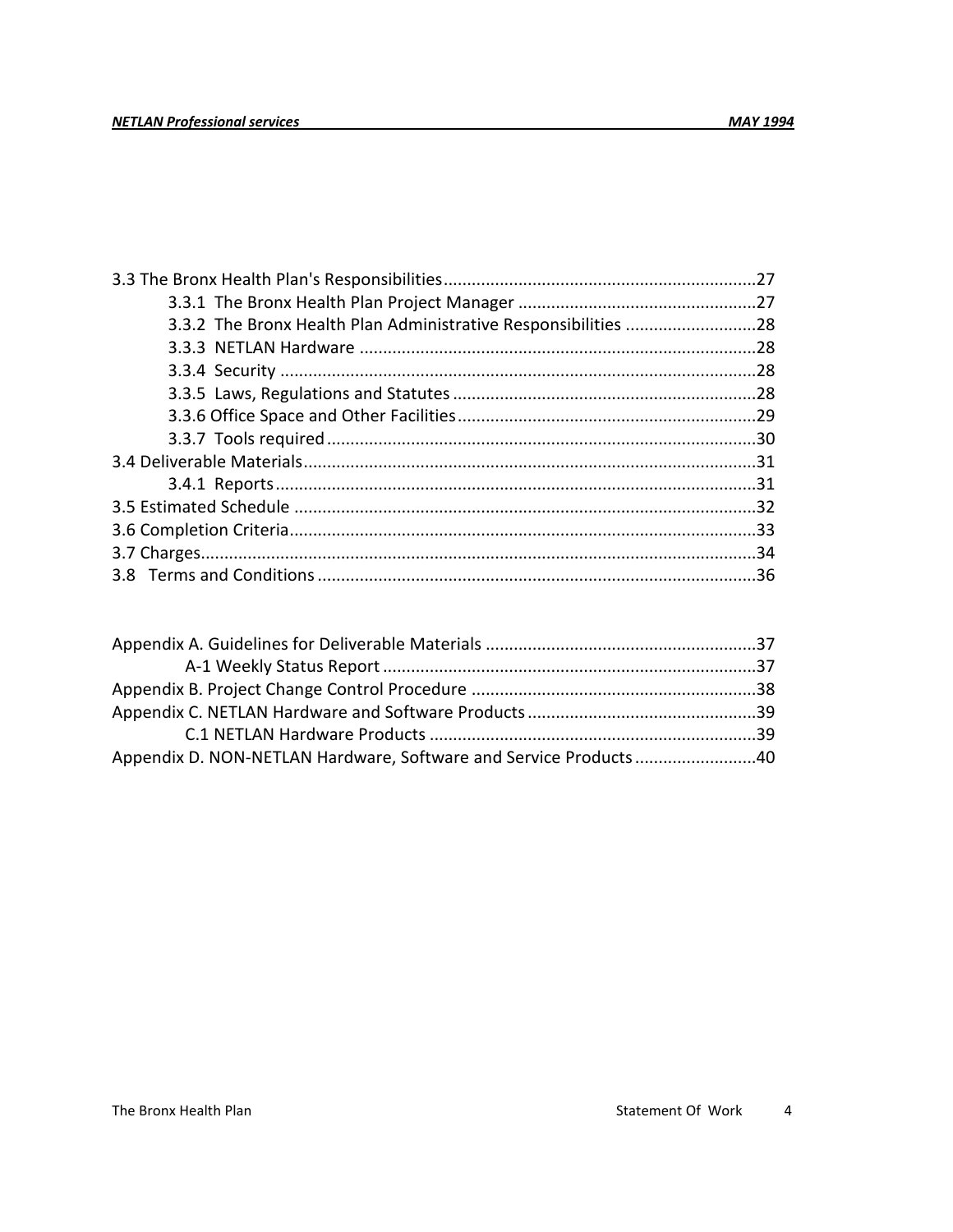# **1.0 Executive Overview**

NETLAN is pleased to present The Bronx Health Plan with this proposal for the New York implementation of the distributed network system. This proposal represents NETLAN's approach helping The Bronx Health Plan meet the requirements discussed in previous meetings. In addition to proposing hardware and software to help The Bronx Health Plan meet their distributed networking system requirements, NETLAN will act as the systems integrator for this project. As a leading system integrator for the past decade, NETLAN has delivered and managed customized business solutions for clients ranging from Local Area Networks to international networks. The Bronx Health Plan will benefit from knowing that NETLAN has designed, managed and installed networks such as the one we are proposing to The Bronx Health Plan, with excellent client satisfaction and technical benefits.

Once all the hardware and software is installed, NETLAN will test the networks to verify that the systems on the network establish peer to peer communications. The careful management of this complex environment is essential to the successful completion of this project. NETLAN will appoint a Project Manager who will assume technical and project manager responsibilities of the performance of the NETLAN tasks as described in the Statement of Work of this proposal.

NETLAN's success in systems integration projects has been achieved as the result of applying three essential skills:

- 1. The ability to plan and integrate functionally sound hardware and software systems that are designed to provide reliable and efficient application processing.
- 2. The ability to match technical skills to particular work tasks.
- 3. The ability to manage this project professionally and effectively.

We appreciate your continued interest in NETLAN and are confident that our experience, methodology, and commitment to your success will result in a successful project. As a valued NETLAN customer, we look forward to working as partners with The Bronx Health Plan.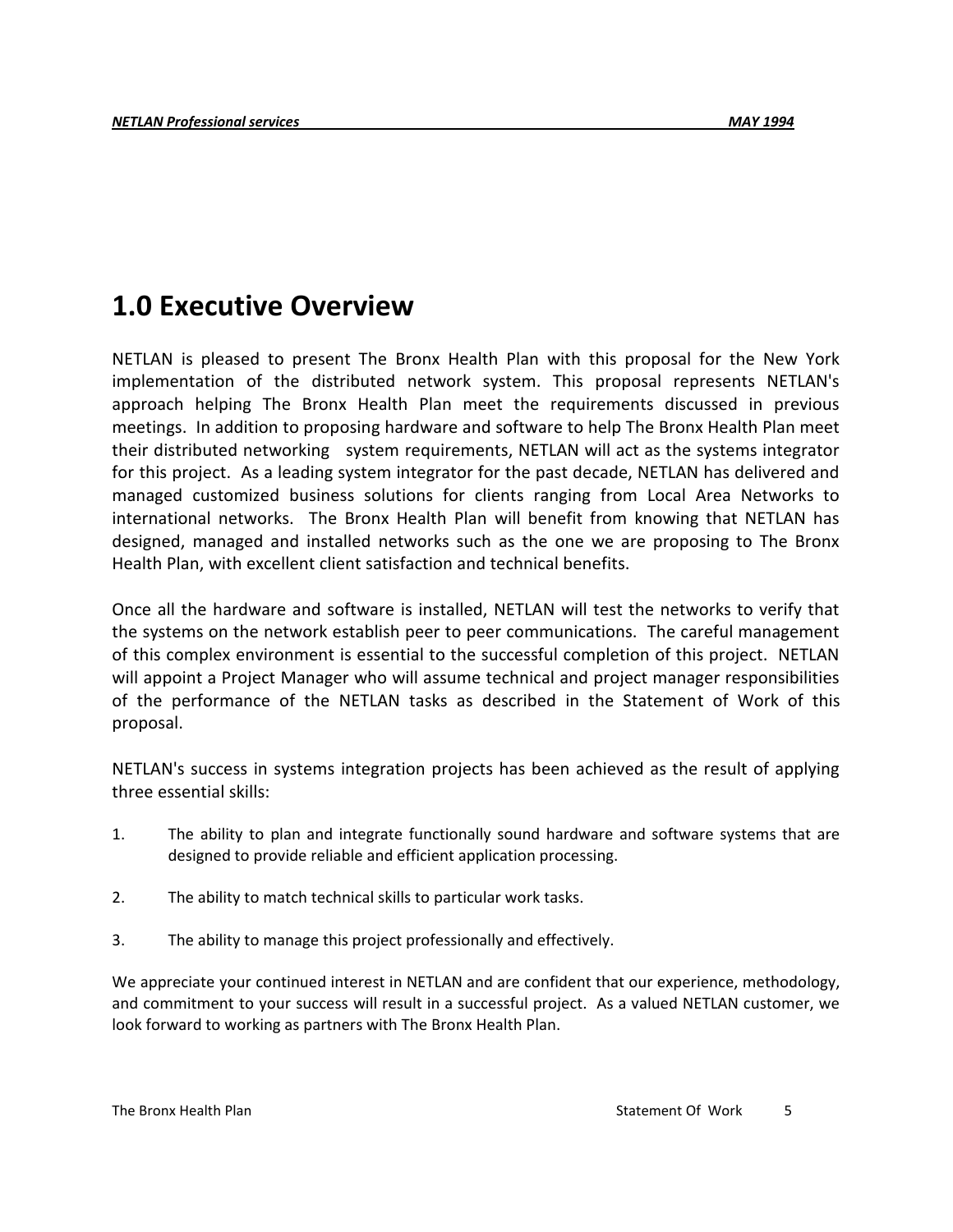# **2.0 Project Approach**

### **2.1 Management Approach**

NETLAN recognizes the importance of working closely with The Bronx Health Plan personnel during this project. The knowledge, effort, and cooperation of The Bronx Health Plan personnel is required to make this project successful. The combination of the knowledge and experience of the NETLAN project members and The Bronx Health Plan knowledge of the business application will provide a highly productive team.

NETLAN believes that the successful accomplishments of the project will depend on these key elements:

- Utilization of proven NETLAN project management techniques
- A disciplined phased approach and a detailed project plan
- Active participation of a team of NETLAN data processing professionals possessing the necessary skills dedicated to The Bronx Health Plan.
- Utilization of existing hardware and software to provide a comprehensive solution to The Bronx Health Plan business needs.

The successful completion of any project depends upon the careful execution of a well structured and detailed plan. This plan must be developed based upon a collective agreement of objectives and welldefined goals. It is the attainment of these goals which marks the successful end of any given effort.

In projects with the complexities of today's data processing environment, the attainment of objectives can be difficult. The results to be expected sometimes vary based upon a person's perspective within the organization. For example, the expectations of executive management may differ from those of the user or operations personnel. There are, however, certain attributes of success which are considered important to all personnel involved in any data processing project. The key attributes are that the project completes on time, that it stays within budget, and that the result is a quality product which satisfies the user.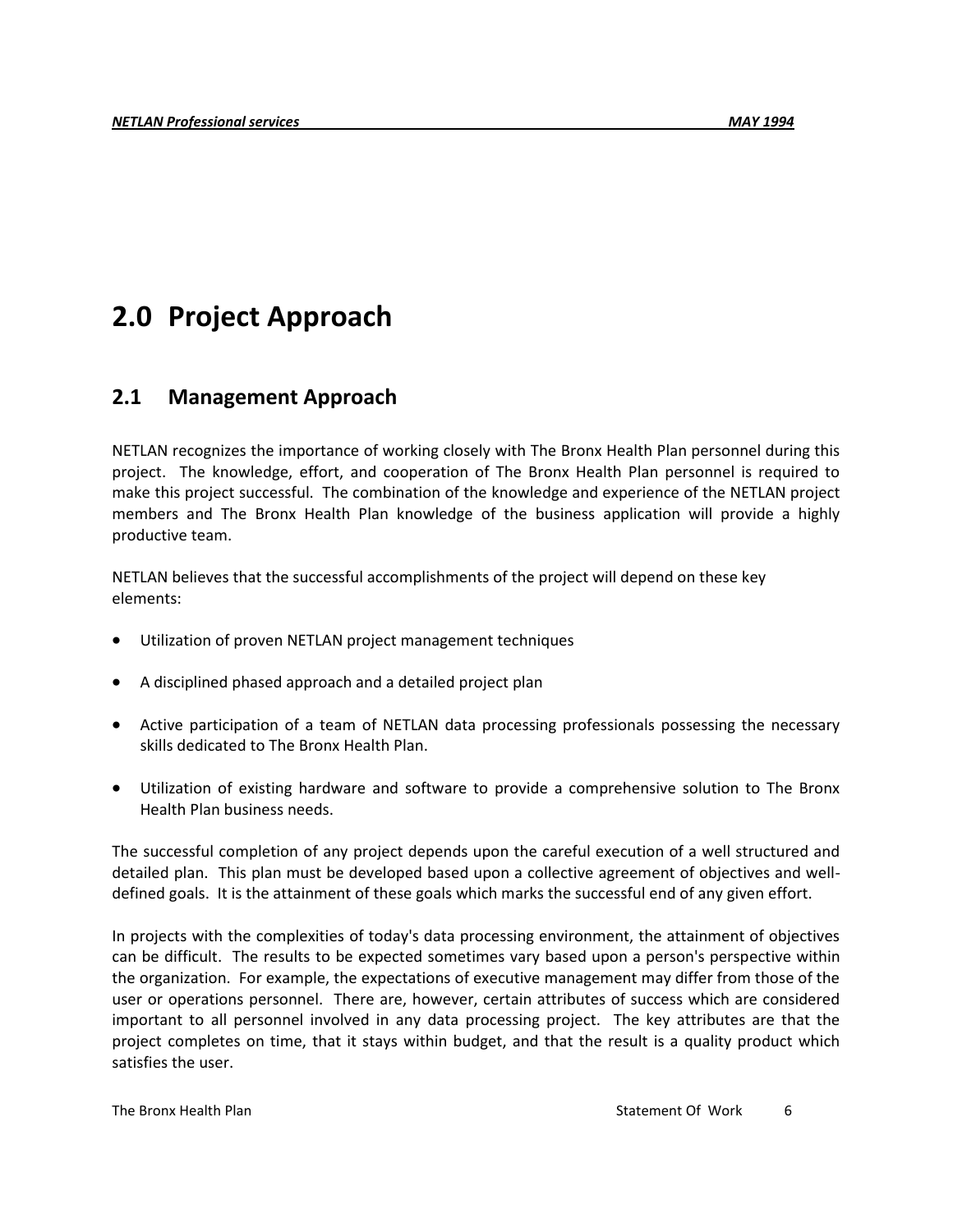#### *NETLAN Professional services MAY 1994*

In order to complete a project successfully, guidelines and procedures must be developed and implemented. NETLAN has formulated and employs a methodology to help provide successful completion of projects. The components of this methodology are:

- Phased Implementation
- Change Control

These topics are discussed briefly in the next section.

### **2.1.1 Phased Approach**

The separation of a project into logical, manageable phases is an integral part of the NETLAN process. The key tasks are planning, hardware installation, software installation, unit testing and system testing.

### **2.1.2 Change Control**

Recognizing that some changes to the scope of the project may require accommodation, a formal change control plan is required. Such a plan will allow The Bronx Health Plan personnel to make cost and benefit trade-offs based on the analysis of requested changes. It provides a control point so that only approved changes are implemented, This procedure is described in "Appendix B. Project Change Control Procedure" on page 38.

### **2.1.3 Systems Assurance**

Project reviews, conducted on a scheduled basis by NETLAN systems assurance specialists, are one of the most important project management control processes used by NETLAN on operations support projects. The reviews are structured to provide NETLAN management with an objective view of the status of the project and an early warning of real or potential problems. Early detection and correction of problems will help keep a project within its defined scope and schedule.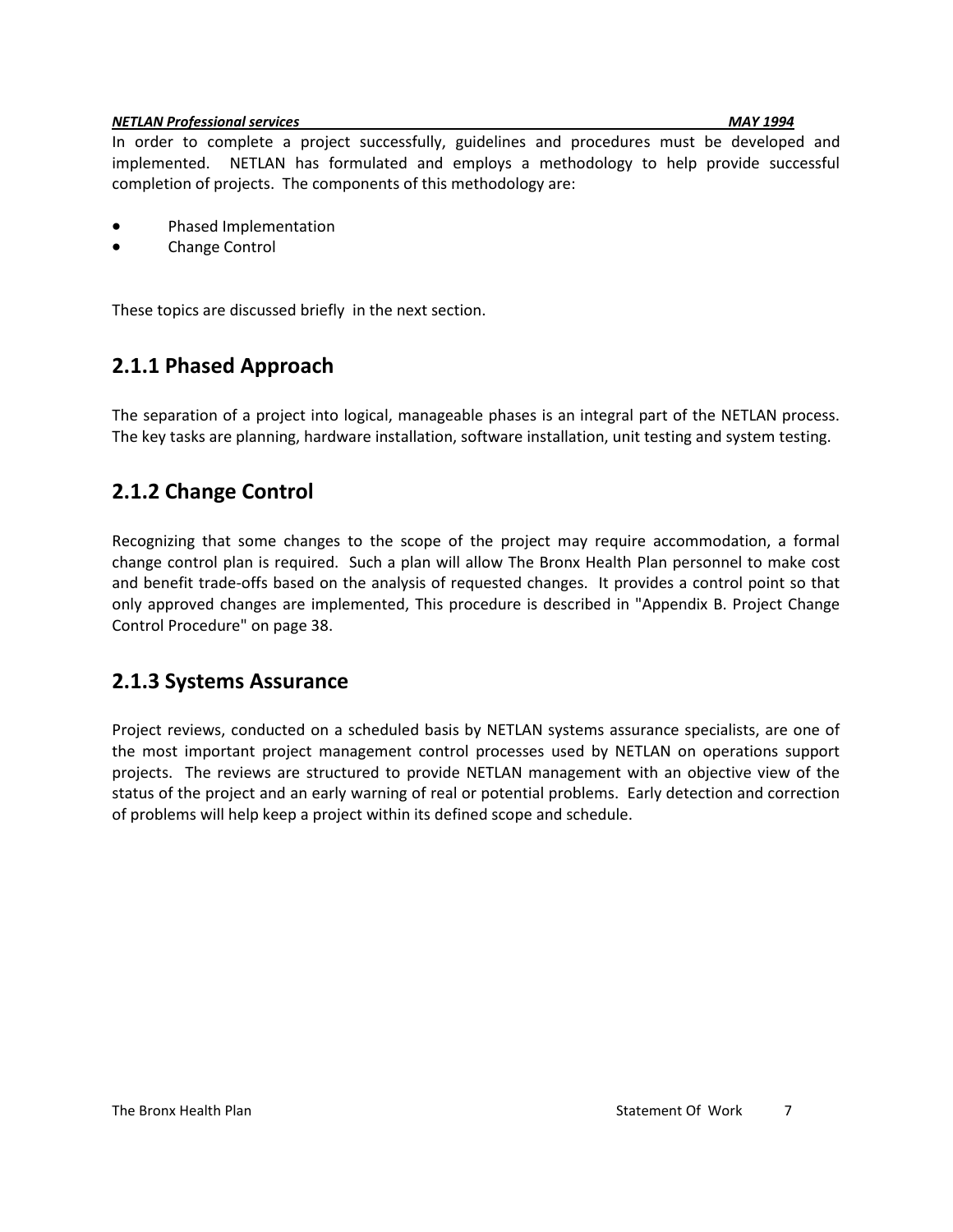# **2.2 Project Organization**

It is important that the organization of project personnel has clearly defined lines of communication and authority and allows effective and timely communication. In order to accomplish this, the following project organization is proposed below:



This structure establishes a clear interface with The Bronx Health Plan management responsible for the system, and provides clear lines of authority to facilitate decision-making and to prevent or resolve problems quickly.

The key responsibilities in the organization are as follows:

- The NETLAN Project Manager interfaces with the The Bronx Health Plan Project Manager and has responsibility for the execution of the NETLAN tasks.
- The Bronx Health Plan Project Manager is the focal point for communications and decision making between NETLAN and The Bronx Health Plan. The Bronx Health Plan Project Manager interfaces with the NETLAN Project Manager and reports status to The Bronx Health Plan management responsible for the project.
- NETLAN management monitors progress and performance of the NETLAN Project Manager and Project Team, and performs periodic Systems Assurance Reviews of the project progress.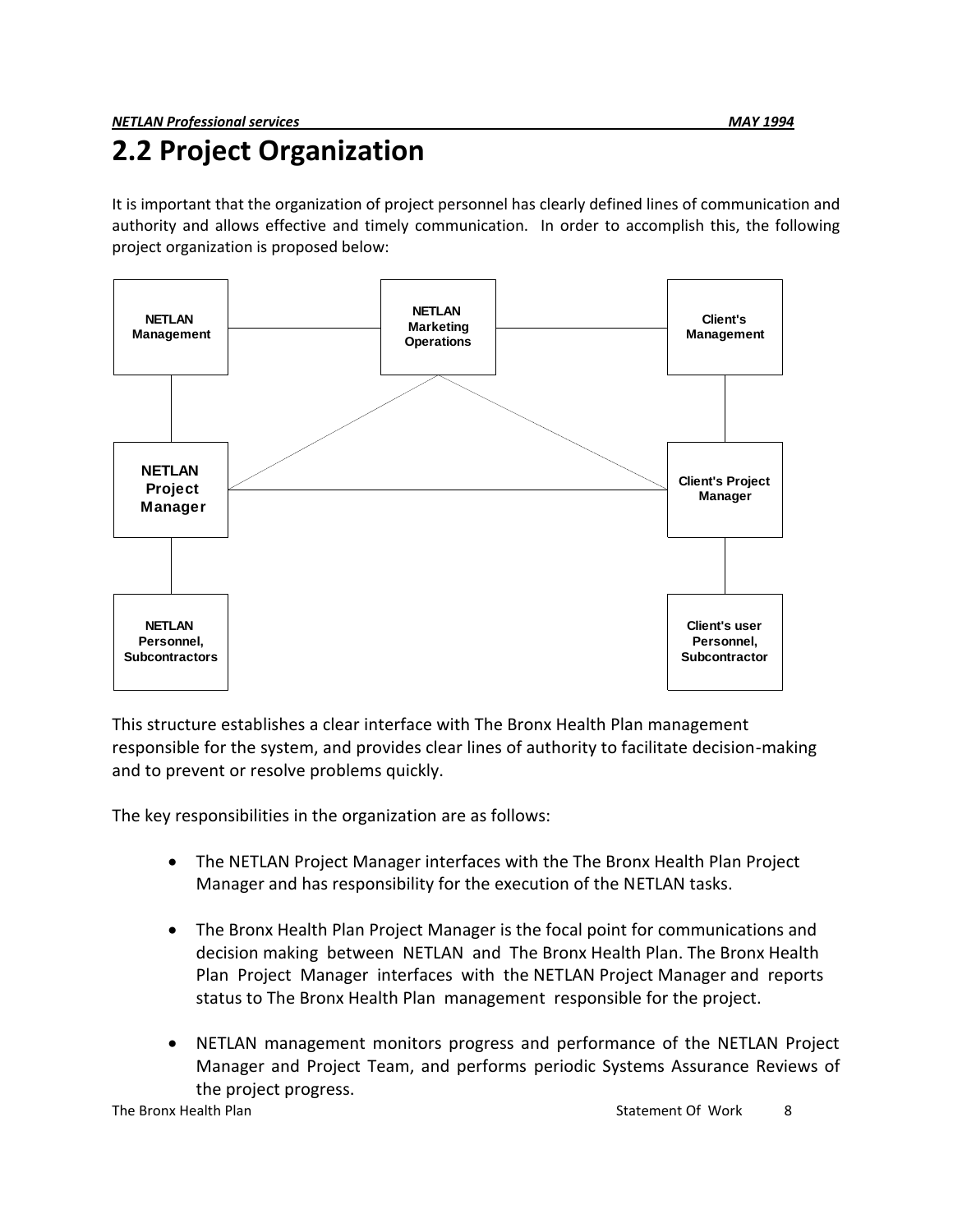# **3.0 Statement of Work**

This Statement of Work is subject to the terms and conditions of the *NETLAN Customer Agreement (Agreement).* The following are incorporated in and made part of this Statement of Work:

"Appendix A. Guidelines for Deliverable Materials" on page 37.

"Appendix B. Project Change Control Procedure" on page 38.

"Appendix C. NETLAN Hardware and Software Products" on page 39.

"Appendix D. Non-NETLAN Hardware and Software Products" on page 40.

The System NETLAN will deliver consists of the following items:

- 1. Deliverable Materials. The Deliverable Materials are listed in "Deliverable Materials" on page 21 and a description of the contents of each deliverable is given in "Appendix A. Guidelines for Deliverable Materials" on page 37.
- 2. Hardware. The NETLAN hardware included in this proposal is described in "NETLAN Hardware Products" on page 39. The non-NETLAN hardware is described in "Non-NETLAN Hardware Products" on page 40.
- 3. Software. The NETLAN software included in this proposal is described in "NETLAN Software Products" on page 39.
- 4. The Bronx Health Plan-Provided Items. A list of these items appears in "The Bronx Health Plan's Responsibilities" on page 28.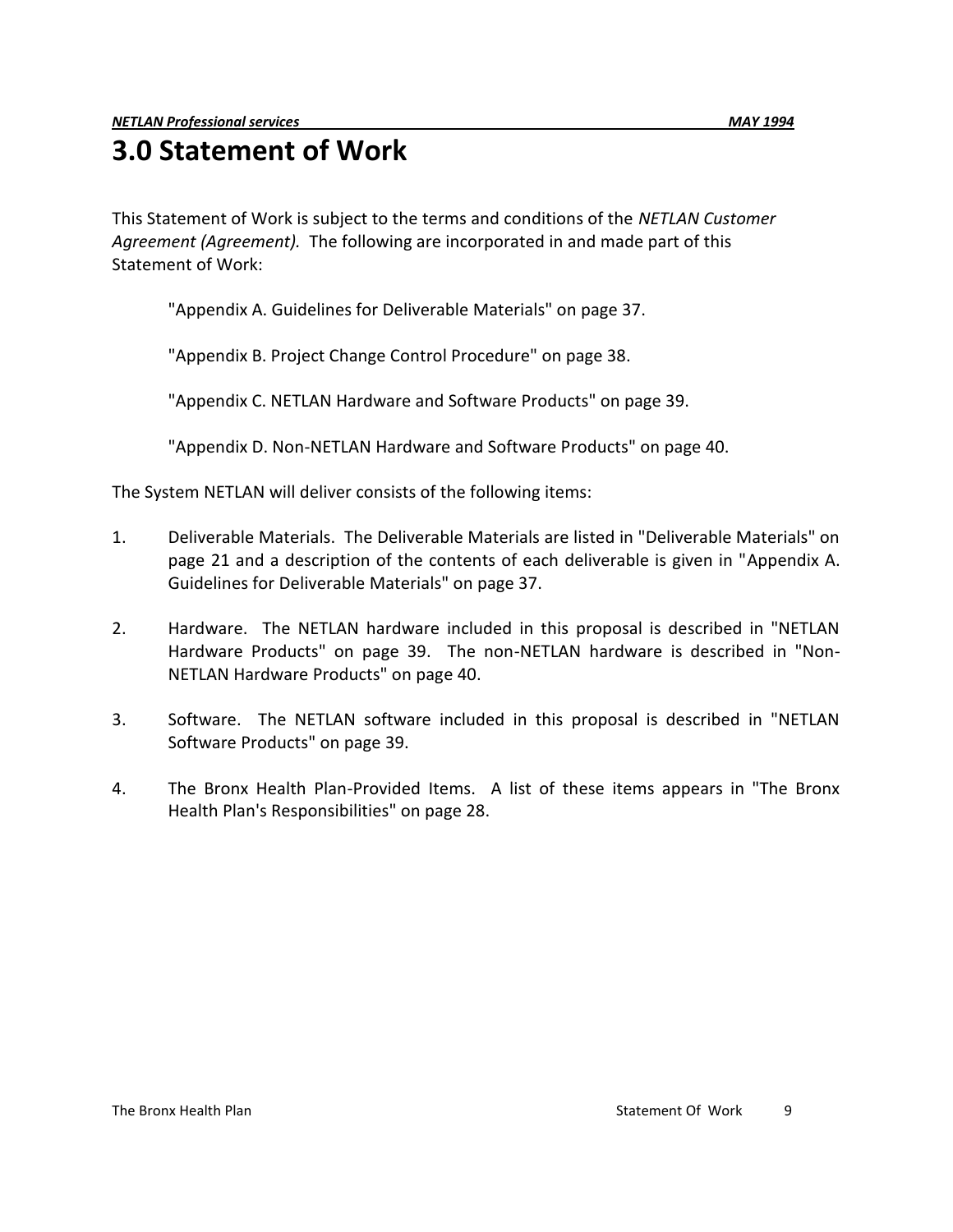### **3.1 NETLAN Responsibilities**

The following sections outline the tasks NETLAN will perform on this project. These tasks will be performed by NETLAN personnel or personnel subcontracted by NETLAN.

# **3.1.1 Project Management**

The purpose of this task is to establish a framework for project communications and reporting. NETLAN will appoint a project manager who will have responsibility for the administration and technical direction of NETLAN's efforts on this project and will act as the focal point for coordinating NETLAN activities with the The Bronx Health Plan Project Manager who **is**  responsible to The Bronx Health Plan for this effort.

The following sub-tasks will be performed:

- Discuss the Statement of Work with the The Bronx Health Plan Project Manager and review the responsibilities of both parties.
- Establish and administer project management procedures and develop project work plans in coordination with the The Bronx Health Plan Project Manager.
- Track and evaluate project progress against established project work plans. Resolve deviations with the The Bronx Health Plan Project Manager.
- With the The Bronx Health Plan Project Manager, administer the change procedure described in "Appendix B. Project Change Control Procedure" on 38.
- Define and monitor the support resources required for the project to determine that these resources are available as scheduled.
- Maintain project communications. Review the project progress with the The Bronx Health Plan Project Manager.
- Prepare and submit written Weekly Status Reports to the The Bronx Health Plan Project Manager, outlining project status, significant accomplishments, identification of issues and recommendations for corrective action.
- Coordinate weekly status meetings involving project management and technical personnel.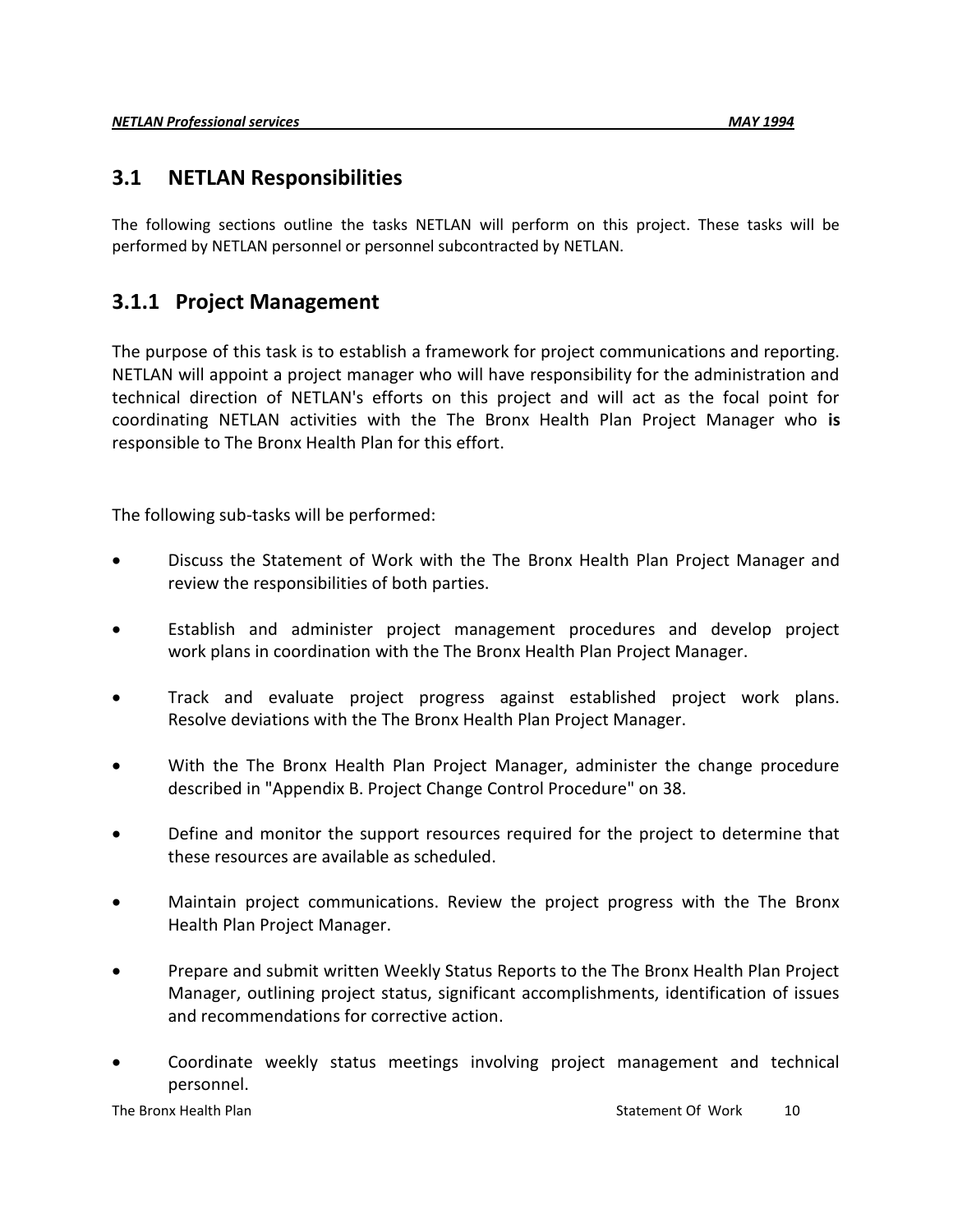# **3.1.2 HUBs/Infrastructure**

*Task Description:* The purpose of this task is to provide the wiring and transport medium details of the networks. (See "Appendix C. NETLAN Hardware and Software Products" on page 39.) This task includes the following sub tasks:

Each phase will accomplish specific tasks defined at the pre-installation meeting.

#### **Pre-Move tasks**

This phase accomplishes the wiring and transport medium aspect of the network.

- Installing new D-Link HUBs into Racks.
- Install/mount HUBs into rack#2, refer to HUB configuration sheet, provide enough space between HUBs for cables to slip through.
- Install inter HUB cabling per HUB segment.
- Refer to HUB configuration sheet.
- Power all HUBs and monitor LEDs for any failures.
- Patch all user lines from patch panel to New HUBs, TBHP and OPTEC will supply labeling and patching specifications.
- Run all patch cables through special cable guides located on side of racks.
- (Ensure all cables are patched in an organized manner where every cable can be easily identified and removed.)
- Provide sufficient cable slack so each patch cable can accommodate changes between HUBs, panels and racks.
- Upgrade existing d-Link 1000 HUBs to 1500.

#### *(Note: Can be performed in the evening at any period of time prior the move date.)*

- Note: TBHP must notify users of schedule down time for that evening.
- Patch segment cables(one from each set of HUBs) into designated HUB port and set aside.
- (These cables will link each group of HUBs into the Alantec Power HUB.

#### **D-Link HUB 1000 Upgrade Tasks:**

#### *Perform the below tasks to one HUB at a time so as not to violate the existing patching integrity.*

- Remove first HUB(1000) from existing rack.
- Install upgrade components.
- Test.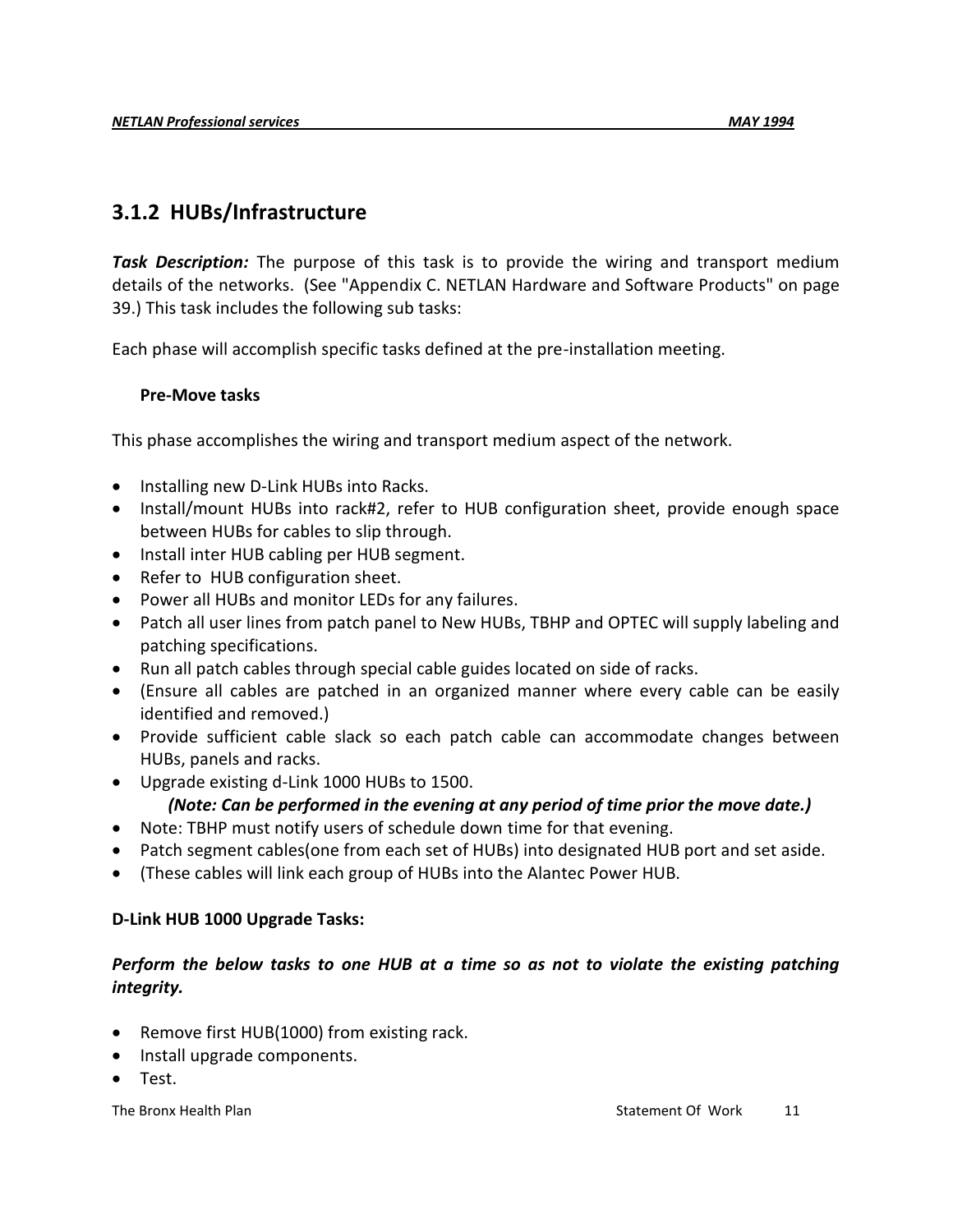#### *NETLAN Professional services MAY 1994*

- Mount back into the rack
- Repeat for all HUBs.

#### **Move tasks**

- Remove existing cables from HUBs.
- Remove HUBs from 10Fl computer room.
- Install previously removed HUBs into Rack #2 follow HUB Configuration Sheet.
- Patch appropriately.

#### *Post Move Tasks*

• Secure existing rack to 2nd fl computer room floor.

*Completion Criteria:* This task is considered complete when the wiring, and pre-move user HUB infrastructure is installed and tested.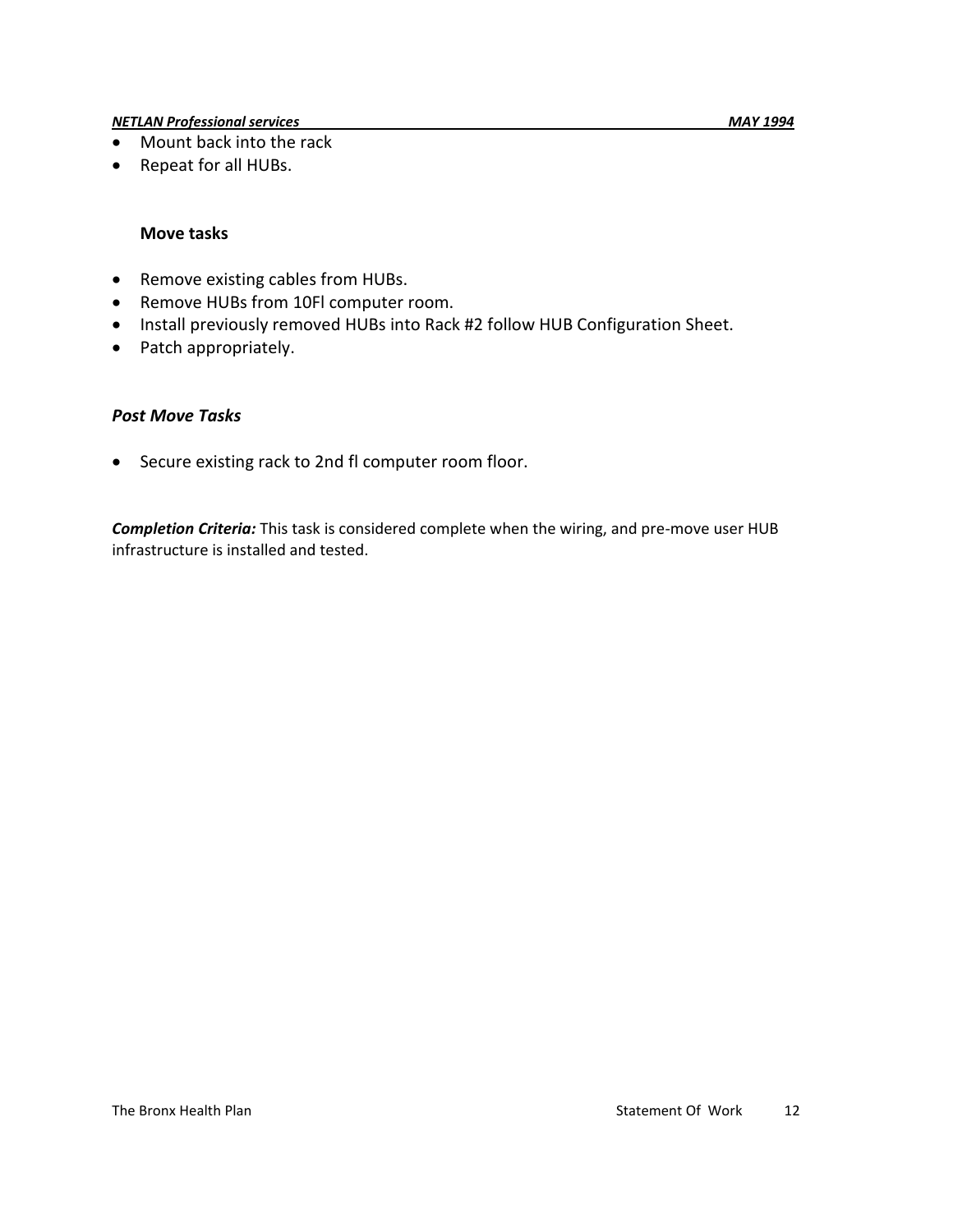### **3.1.3 Switching HUB**

*Task Description:* The purpose of this task is to configure the Alantec Switching HUB, test and integrate into the new infrastructure. (See "Appendix C. NETLAN Hardware and Software Products" on page 39.) This task includes the following sub tasks:

#### **Pre-Move Tasks**

Physical configuration of Switch.

- Install adapter boards.
- Mount rack ears to Alantec Powerhub.

Logical configuration of HUB.

- Assignment/Creation of administration accounts.
- Assignment/creation of port/segment attributes.
	- Port Name
	- Bridge path cost
	- Filters
	- IP address
	- Management views
- Assignment/creation of Workgroups(optional)

Perform test criteria #1. This consists of the following:

- Attach a HUB into the switch's segment port.
- Link a test file server to the Switch and a WS to the HUB.
- Attach a protocol analyzer into the switch.
- Attach a console or Telnet into the switch.
- Generate traffic and test WS LOGIN and application response.
- Monitor packet/performance statistics with analyzer and console utilities.
- Generate traffic on the master switch and simulate connection of HUB link failure.
- Monitor response of WS and switch console for dynamic switch-over to second switch.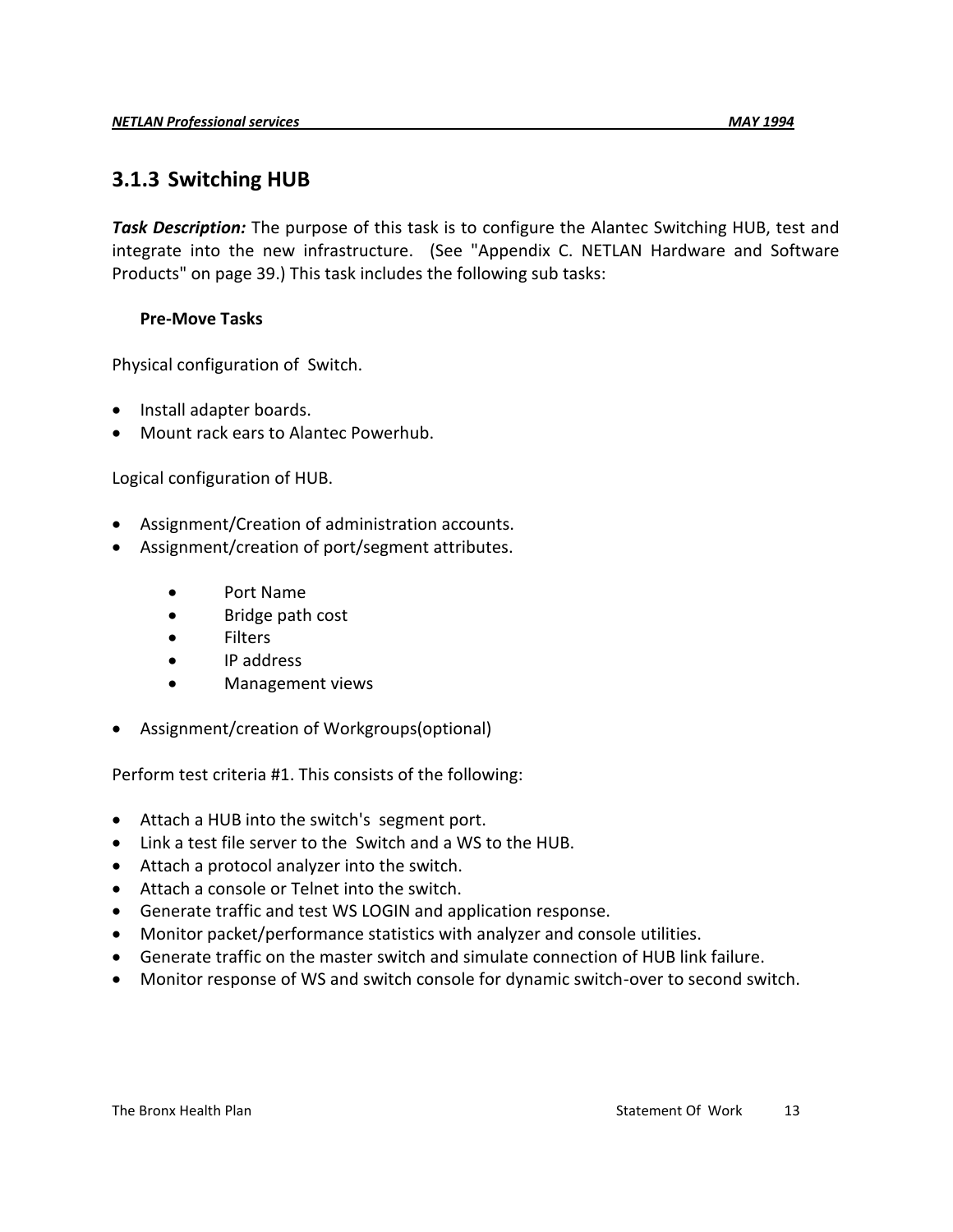#### *NETLAN Professional services MAY 1994*

- Mount Switching HUBs into rack #1.
- Patch defined segments cables from Segment HUBs to switch HUB ports.
- Back-up configuration diskettes.
- Perform test criteria #1.

#### **Move Tasks**

- Patch Existing File Server into the switch.
- Patch existing moved user HUBs into switch (see previous section).
- Perform test criteria #1 With protocol analyzer and existing file server.

#### **Additional Tasks(Sweep Test) once Furniture is installed and user termination are complete.**

- Test all WS for connectivity to the production File Server over the new infrastructure.
- Patch color cables from switch to production File Server.
- Use a portable CPU and Protocol Analyzer and generate traffic to the server, then use the protocol analyzer to measure the tests. Perform a blanket test for the entire floor.
- Resolve any anomalies that occur during testing.
- Document all patch listings and cable ID numbers changed during testing.
- Ratify all tests are completed and successful
- Ratify LAN cabling infrastructure.
	- RUN traffic through if FS and WS are connected.
	- RUN traffic through with protocol analyzer if WS and FS not connected. Log errors and resolve.

*Completion Criteria:* This task is considered complete when the wiring, and user and switching HUB infrastructure is installed and tested.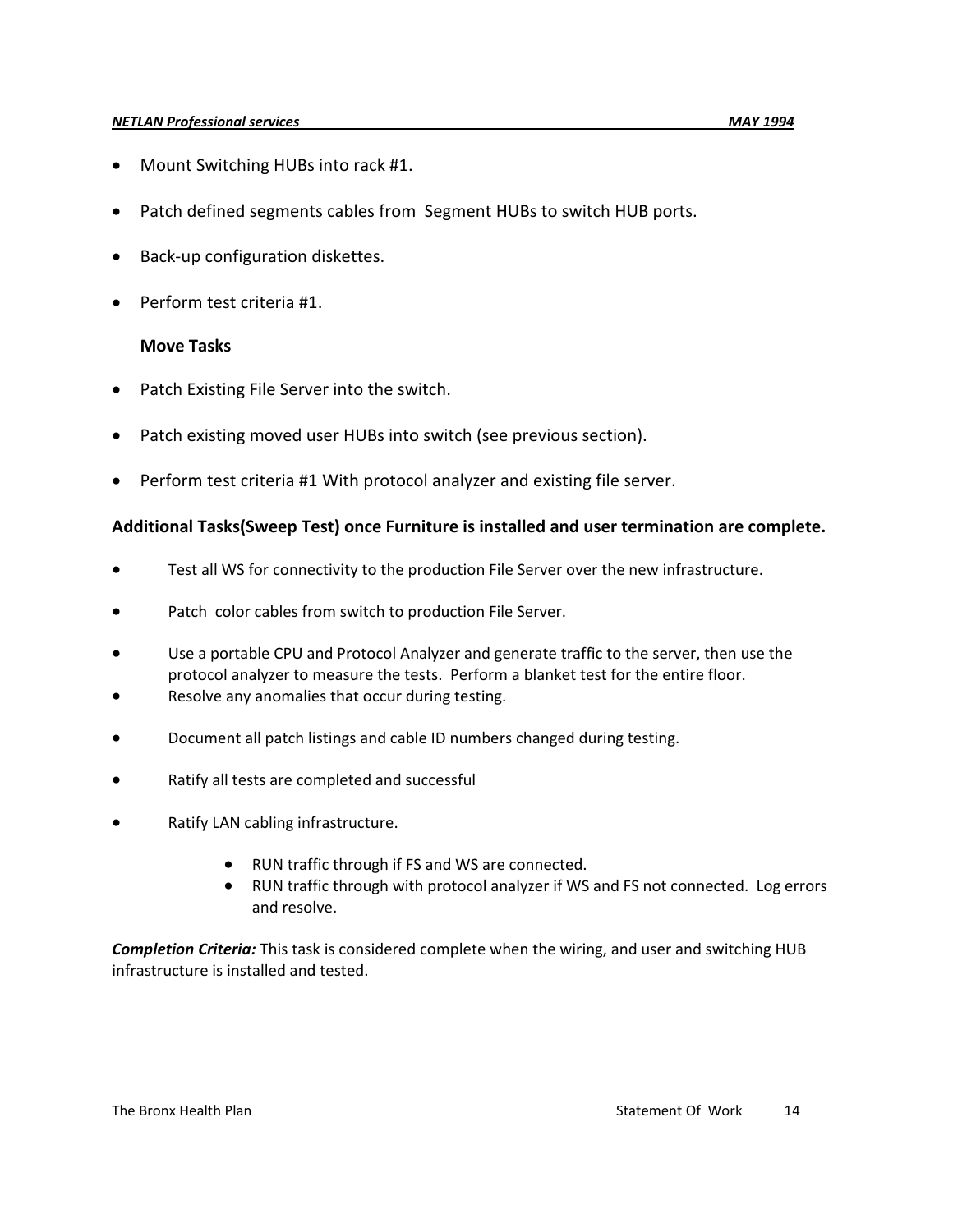# **3.1.4 File Servers (FS)**

*Task Description:* This task consists of installing the File Server hardware and software, see "Appendix C. NETLAN Hardware and Software Products" on page 39. There will be one production file server and one future Medicaid file server. The Medicaid file server will be considered as a *pre-moving* installation task. The existing file server will be considered a *move* task.

#### **Pre-Move Tasks**

Based on prior definitions this task can be performed prior to other tasks. This task consists of the following sub tasks for the Medicaid file Server and the backup File Server:

- Unpack and setup File Server in designated work room.
- Ensure NE3200 NICs are installed and other pieces of such hardware like memory are also installed.
- Run Dell Configuration utilities to check all items are installed and tested.
- Partition and format drives for each machine according to instructions provided by The Bronx Health Plan.
- Label FS with its destination label (the number on the wall outlet and corresponding patch panel number). This information will be supplied by means of a master list from The Bronx Health Plan.
- Install Novell 3.12.

### *Note: all logical Novell server information is to be provided by The Bronx Health Plan. Such information may be as follows:*

- Server NAME
- Partition configuration
- Duplex configuration
- Volume definition
- IPX internal network address
- IPX external(TBHP and NETLAN can decide) network address
- LOGIN script
- Directory structure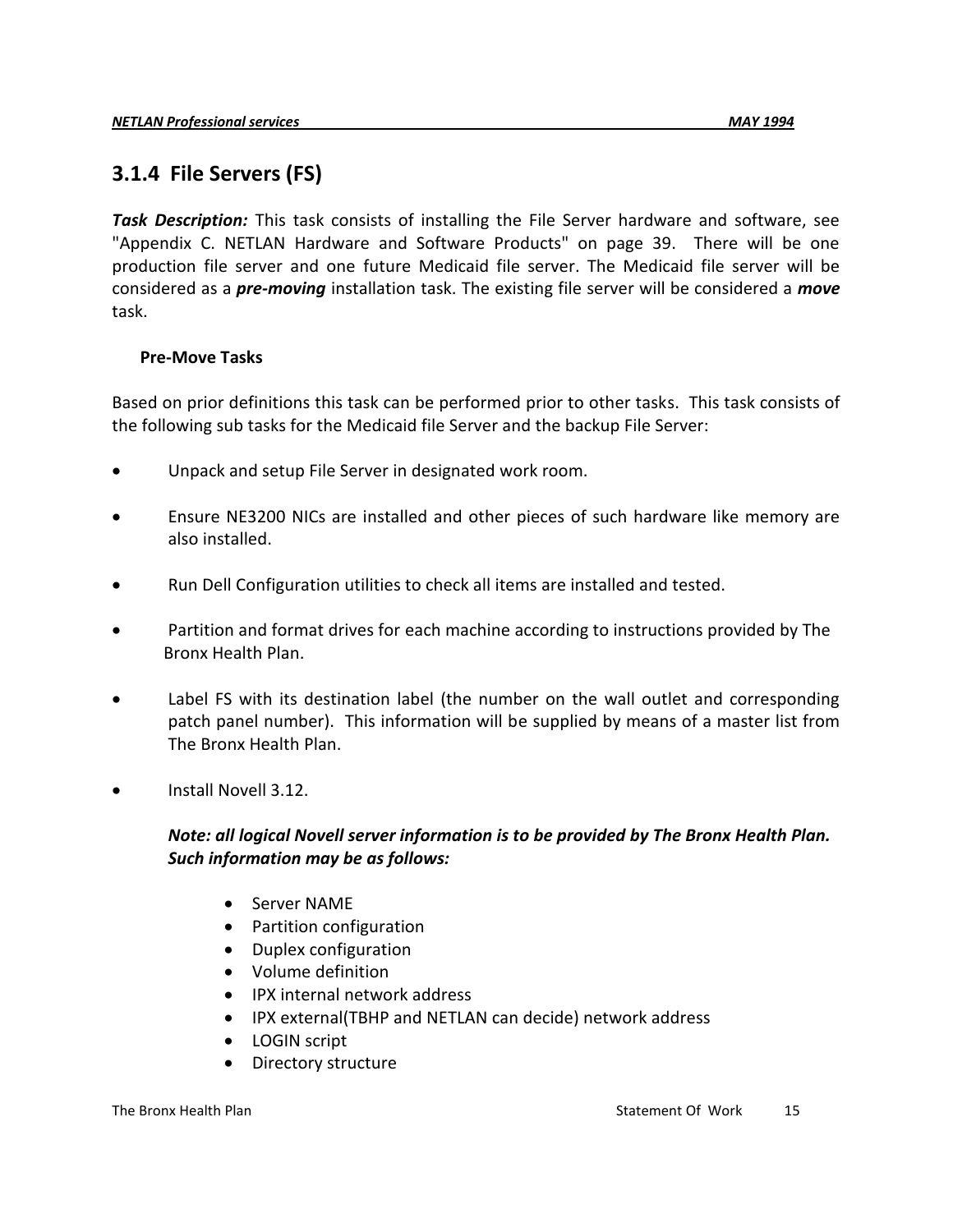#### *Ensure that the default frame type of 802.2 is changed to 802.3.*

- **•** Create necessary basic test user ID and printer queues.
- Configure Storage Dimensions Reflex Cabinet
- Install redundant power supplies
- Install all Drives

#### **Distribution of File Server:**

- Install FS onto designated table.
- Configure video switching equipment.
- Attach LAN cables into file server if patching task is completed already.
- Attach Reflex SCSI cables to SCSI switch and Medicaid file Server.
- Attach Reflex SCSI cables to SCSI switch and Medicaid backup file server.
- Attach Medicaid File Server to UPS and set UPS.NLM parameters.
- Perform File Server test. This consists of the following:
	- Turn machine ON.
	- Observe POST and BOOT procedure.
	- Look for start-up errors.
	- LOGIN into the system.
	- Select any NetWare application and test.
	- Select a printer(if installed) and test.
	- Send a message to another user.
	- Test utilities.
	- Log out of system.

Test Storage Dimensions equipment:

- Test Storage dimensions duplexing by removing drive.
- Test Hot Swap drive for mechanical recovery errors.
- Test SCSI switch and backup File Server.
- Log errors and correct.

Additional Tests

• Test UPS parameters.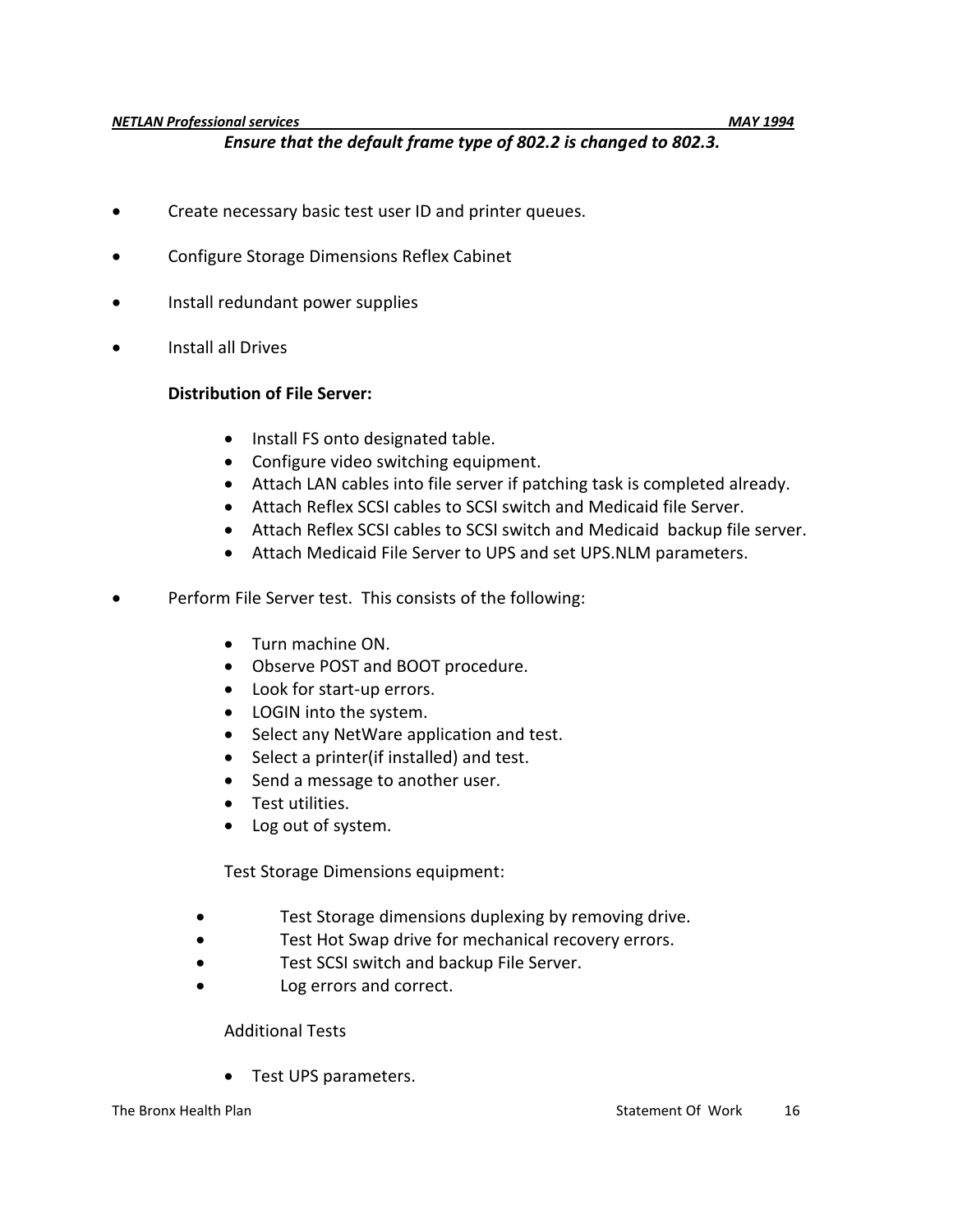*NETLAN Professional services MAY 1994*

Test Tape backup subsystem.

*Completion Criteria:* This task is considered complete when all related File Server hardware and software is installed and tested.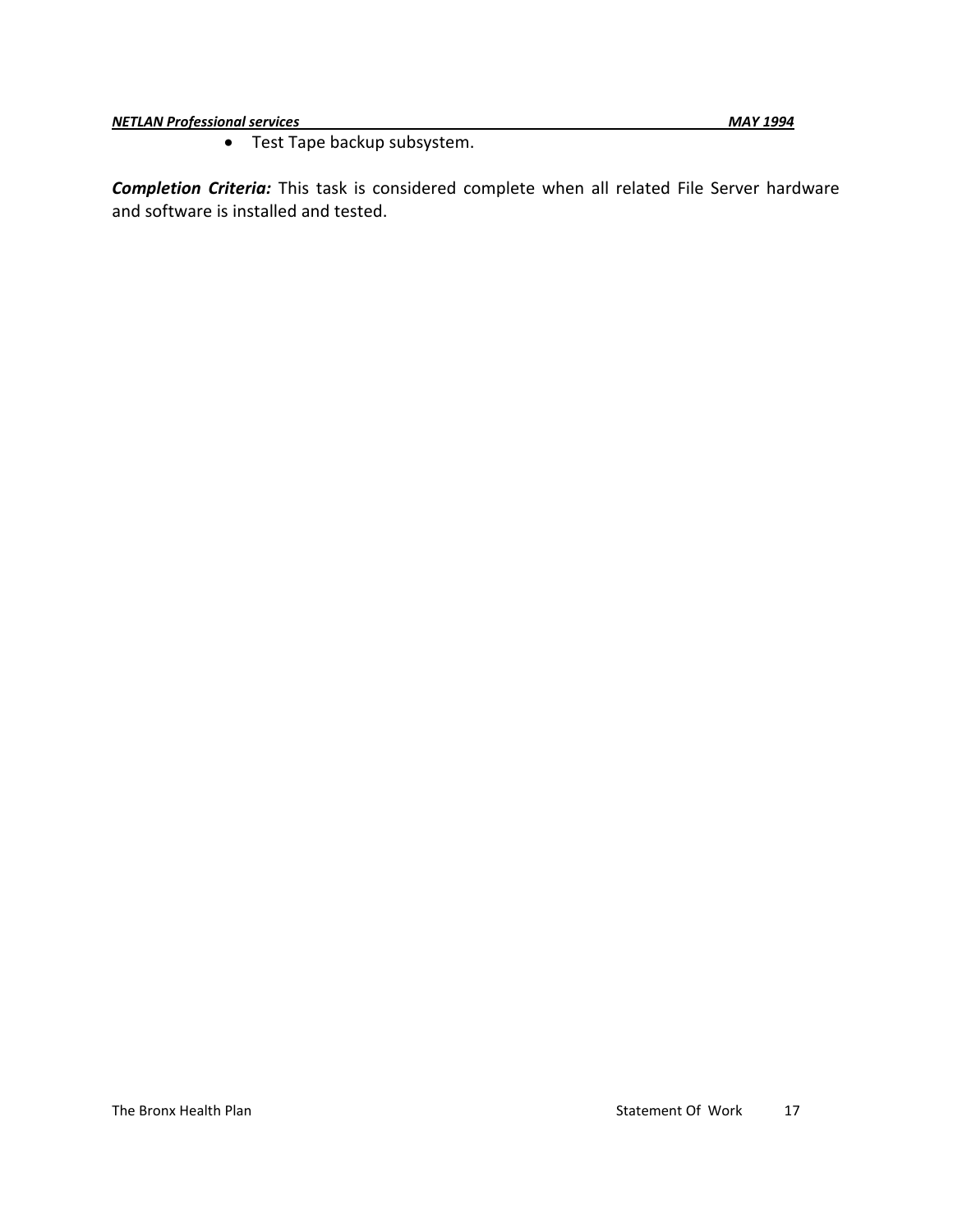# **3.1.5 Production File Server Upgrade**

*Task Description:* This task consists of installing the existing Production File Server hardware and software, see "Appendix C. NETLAN Hardware and Software Products" on page 39. There will be one production File Server and this task is a *pre-moving* installation task.

#### **Pre-Move Tasks**

Based on prior definitions this task can be performed prior to other tasks. This task consists of the following sub tasks for the Production File Server and the backup File Server:

Note: A full backup must be performed before work is to commence and a schedule for evening downtime should be completed.

- Perform preliminary system check.
- Down File server.
- **•** Install memory.
- Second restart and down.
- Run Dell Configuration utilities to check all items are installed and test.
- Restart server and monitor status.
- Restart file Server
- Perform File Server test. This consists of the following:
	- Turn machine ON.
	- Observe POST and BOOT procedure.
	- Look for start-up errors.
	- LOGIN into the system.
	- Select any NetWare application and test.
	- Select a printer and test.
	- Check existing bindery and printing structure.
	- Check existing directory and file structure.
	- Send a message to another user.
	- Test utilities.
	- Log out of system.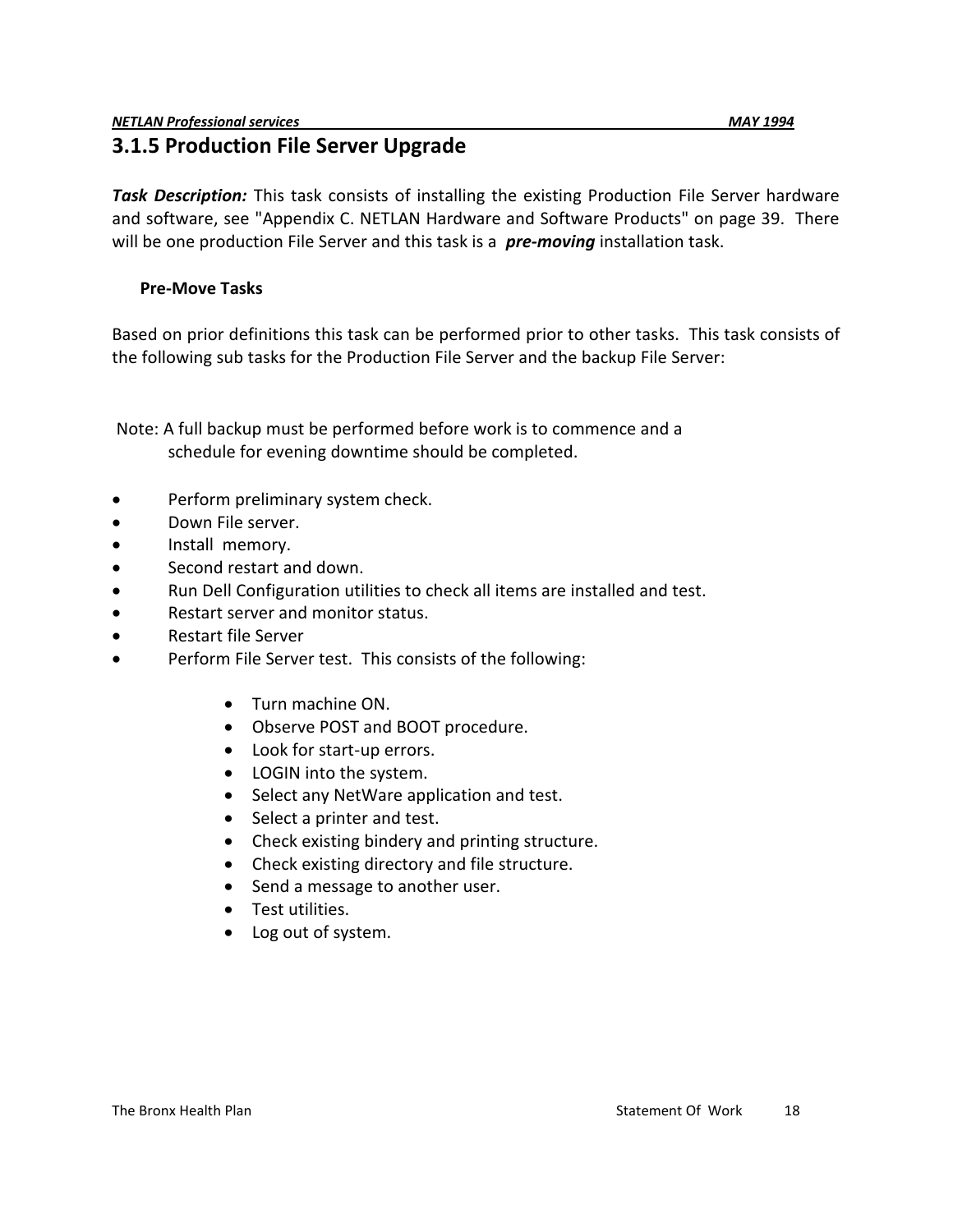#### **Move Tasks**

Note: A full backup must be performed before work is to commence and a schedule for evening and weekend downtime should be completed.

- Perform preliminary system check.
- Down File server.
- Disconnect all server components and label
- Pack all server components
- Remove file server from cabinet
- Move file server and cabinet into new Computer room facility on 2nd fl.
- Mount cabinet into location and lock wheels.
- Install File Server and related components (Drives, spare file Server and keyboard) into cabinet.
- Reassemble/connect all server components (SCSI and Video switching gear).
- Patch File server and backup into designated Switching HUB ports.
- Restart server and monitor status.
- Disable LOGIN.
- Restart file Server
- Perform File Server test. This consists of the following:
	- Turn machine ON.
	- Observe POST and BOOT procedure.
	- Look for start-up errors.
	- LOGIN into the system.
	- Select any NetWare application and test.
	- Select a printer and test.
	- Check existing bindery and printing structure.
	- Check existing directory and file structure.
	- Send a message to another user.
	- Test utilities.
	- Log out of system.
- Test Workstation access across different segments.
- Generate traffic with protocol analyzer on different segments to define threshold levels.

*Completion Criteria:* This task is considered complete when all related production File Server hardware and software is installed and tested in the new Computer room facility.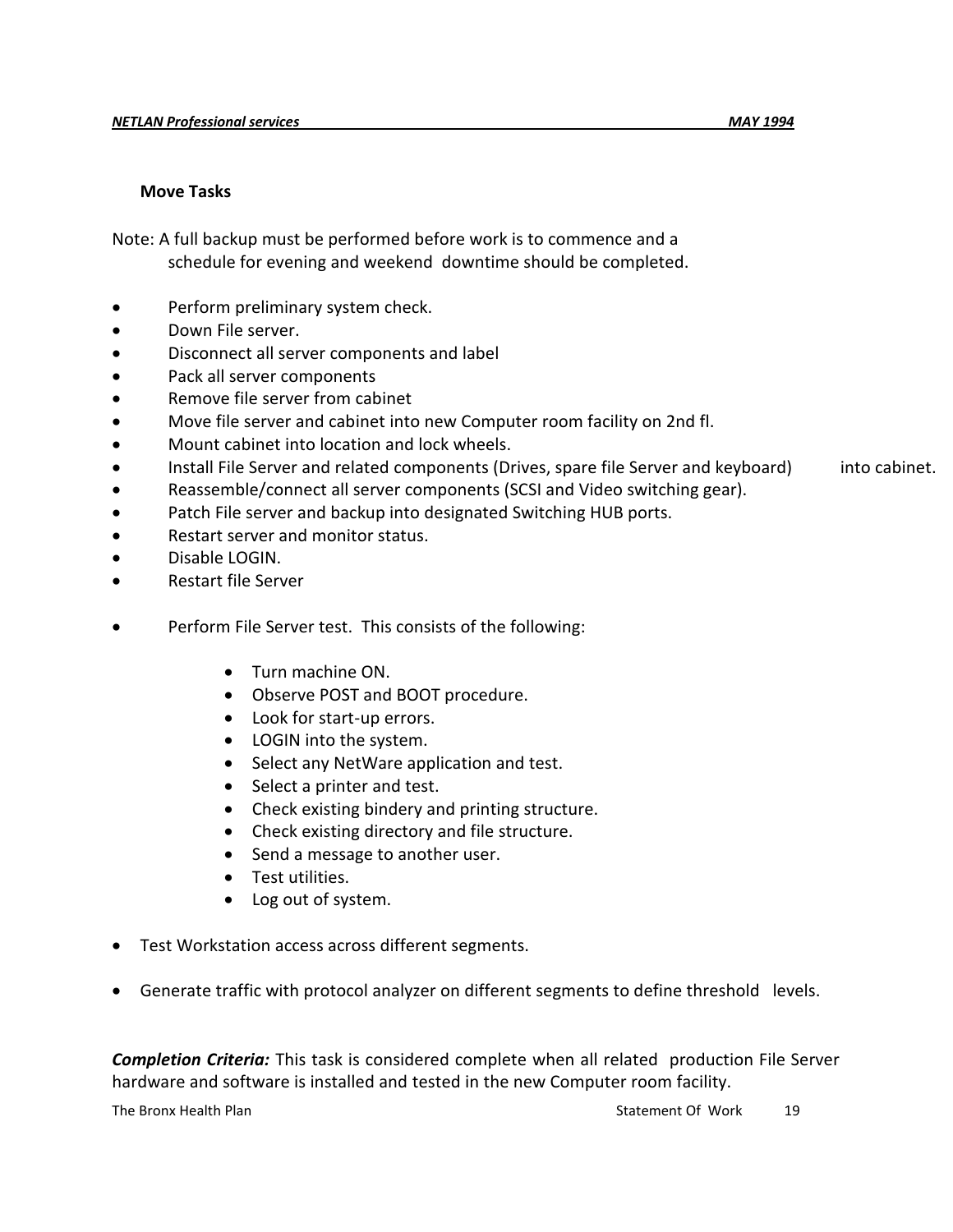# **3.1.6 CUBIX Communications/Fax Server (CS)**

*Task Description:* This task consists of moving the CUBIX Communications/Fax Server hardware and software.

#### **Move Task**

- Disconnect all CUBIX related cables, modems, phone lines and label
- Pack and move equipment to new computer room facility.
- Mount CUBIX into Rack #1 (providing infrastructure phases are completed to this point).
- Mount Display on Rack shelf.
- Mount all modems on top of CUBIX or on rack shelf.
- Re-connect all cables and related CUBIX components (modems, power and display).
- Patch CUBIX 10BASE-T processors into designated Switch or user HUB ports.
- Power CUBIX and monitor for errors.
- Test CUBIX (providing production file server is in place)
- Perform dial out test on all processors
- Perform dial in test on all processors
- Test FAX capabilities (if applicable).

*Completion Criteria:* This task is considered complete when the CUBIX Communications/Fax Server is installed and tested.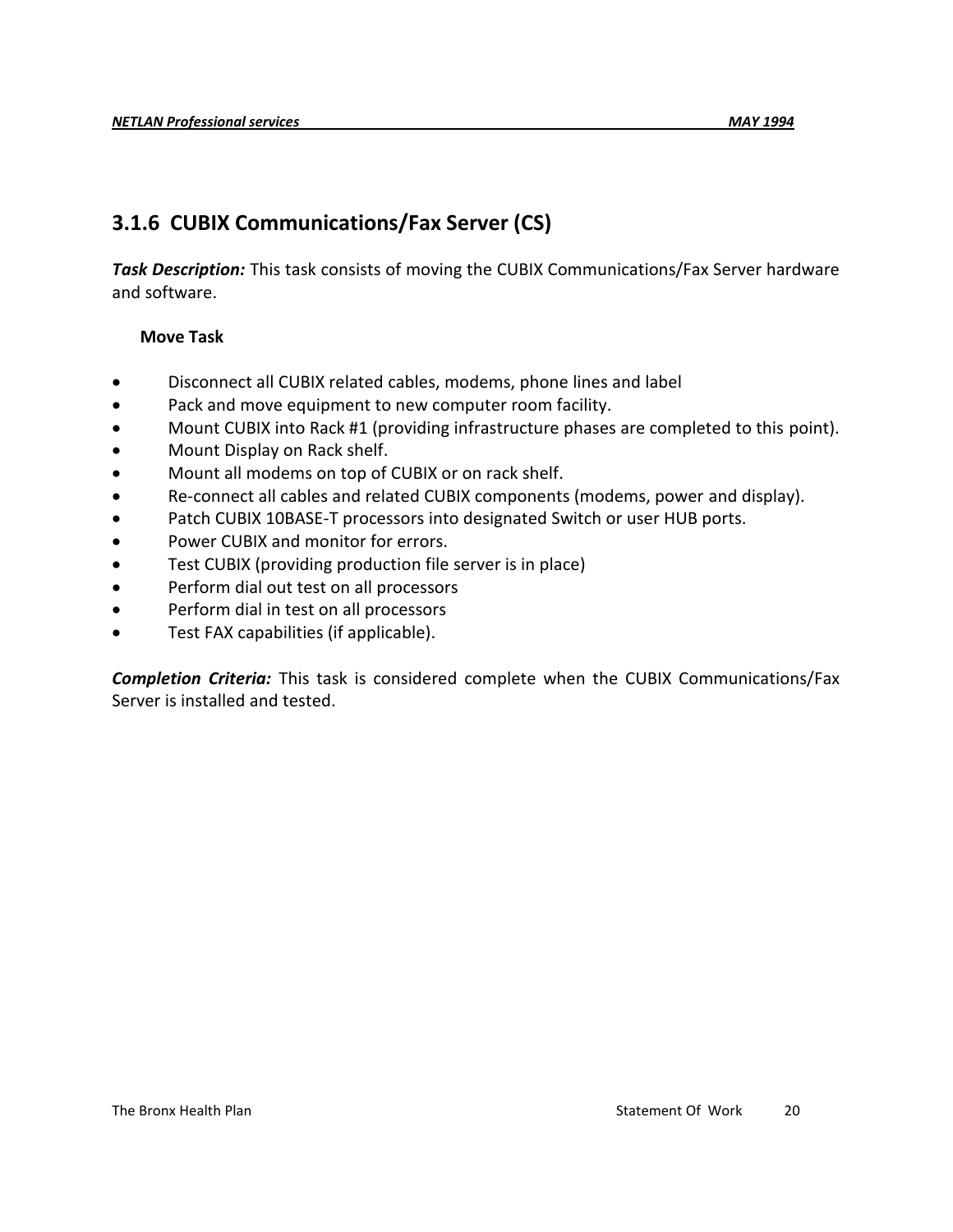*Task Description:* This task consists of installing and testing new TAPE Backup server and utility supplied by NETLAN, see "Appendix C. NETLAN Hardware and Software Products" on page 39.

This task consists of the following sub-tasks:

### **Pre-Move Tasks**

- Install NetWare 3.12 5 User license and configure per client specifications
- Install Tape backup Server hardware (ADIC Auto changer).
- Install Tape Adapter into file server.
- Install Tape Drive hardware.

#### *Ensure to change the default frame type of 802.2 to 802.3.*

- Perform Tape Server test. This consists of the following:
	- Turn machine ON.
	- Observe POST and BOOT procedure.
	- Look for start-up errors.
	- LOGIN into the system.
	- Select any NetWare application and test.
	- Select a printer and test.
	- Check existing bindery and printing structure.
	- Check existing directory and file structure.
	- Send a message to another user.
	- Test utilities.
	- Log out of system.
- Perform test criteria on Tape Server
	- Load Tape software.
	- Start backup on production file server.
	- Run verify
	- **•** Test restore utilities.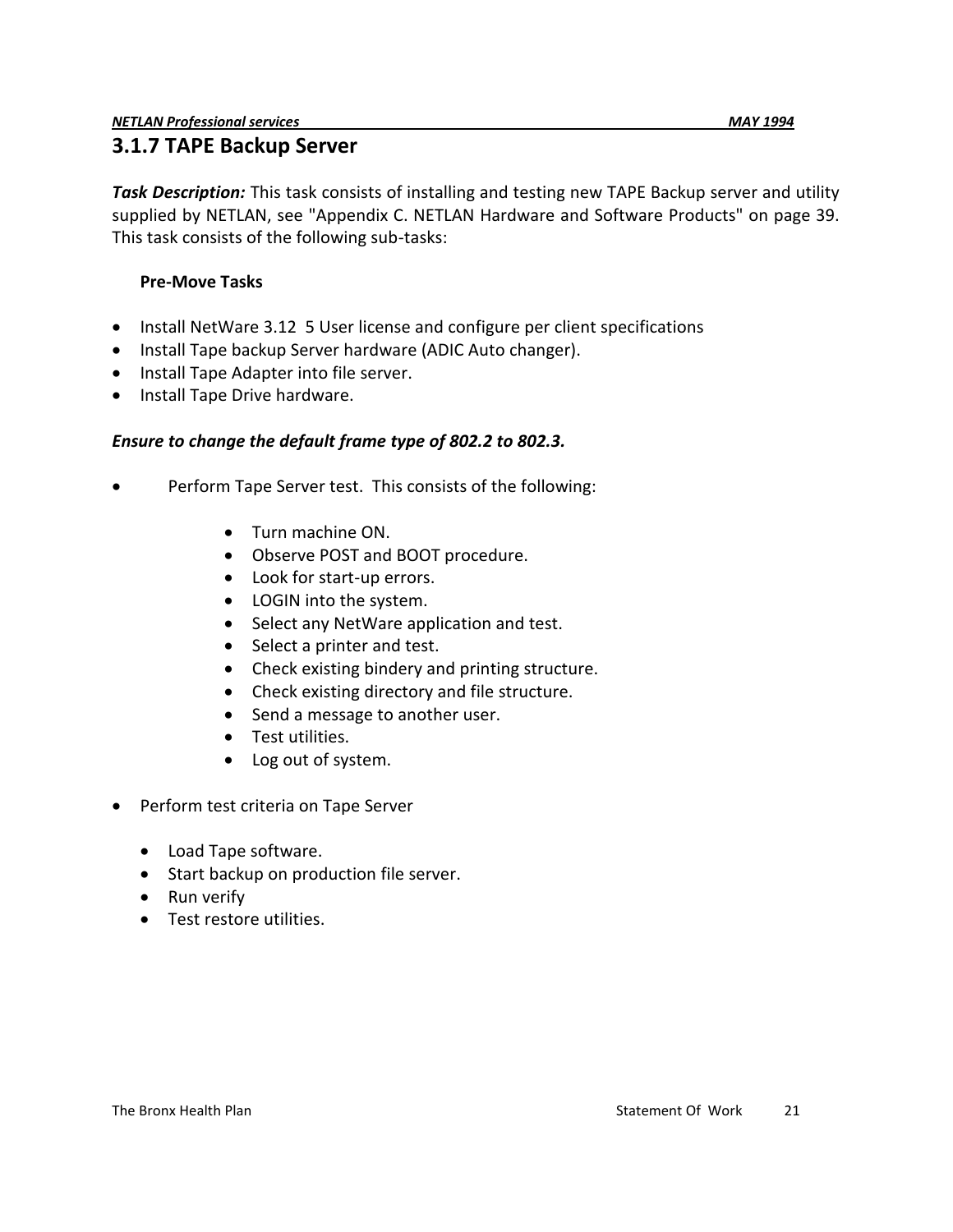#### **Move Tasks**

- Disassemble Tape Server and Tape hardware, pack and label.
- Move to new Computer Room facility.
- Unpack and install Tape Server and drive onto table near pillar.
- Patch Tape Server into designated Switching HUB port.
- Perform test criteria used above on Tape Server
- **•** Backup Production File Server over Switch.
- Restore to Medicaid File Server over Switch.
- (The Medicaid server will now become a MIRRORED cold SPARE for a week following the move).
- Run verify

*Completion Criteria:* This task is considered complete when the TAPE Backup server is installed and tested.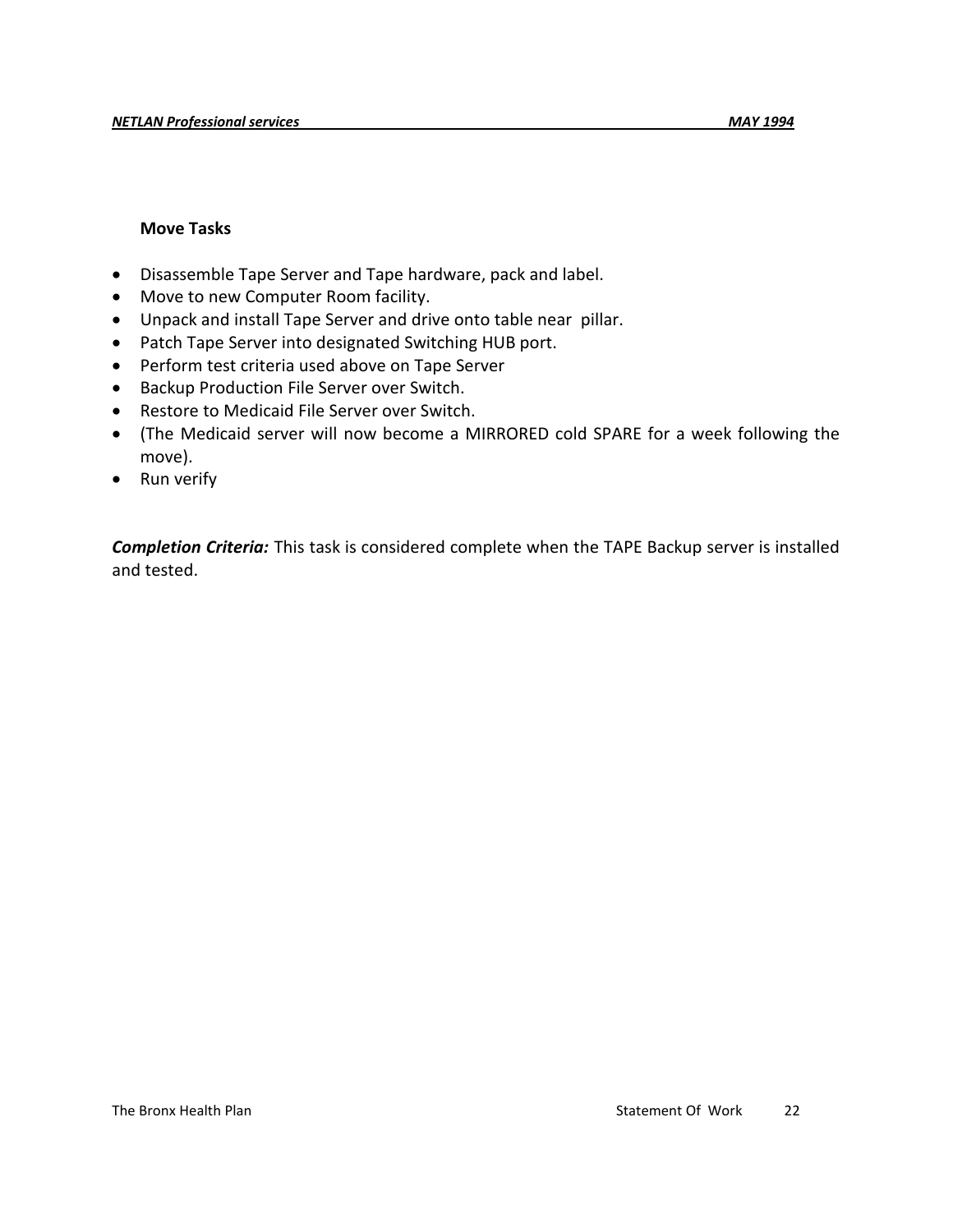# **3.1.8 Uninterruptible Power Supply (UPS)**

*Task Description:* The purpose of this task is to install and test the UPS. (See "Appendix C. NETLAN Hardware and Software Products" on page 39.) This task consists of the following subtasks:

#### *Note: The Bronx Health plan will supply UPS time parameters for NETLAN to properly configure the UPS(s).*

- Install UPS Systems in designated location in the Computer room.
- Attach Power chute cables to UPSs that have a File Server attached.
- Load UPS NLMs.
- Test, calibrate and start-up equipment.
- Briefly review operational instructions with The Bronx Health Plan designated personnel.

Test Criteria for UPS equipment.

- Inspect and verify all components are installed correctly.
- Disable commercial power to UPS.
- Monitor for WARNING broadcast on a workstation.
- Restore commercial power.
- Monitor for restore broadcast.

*Completion Criteria:* This task is considered complete when the UPS are installed and tested.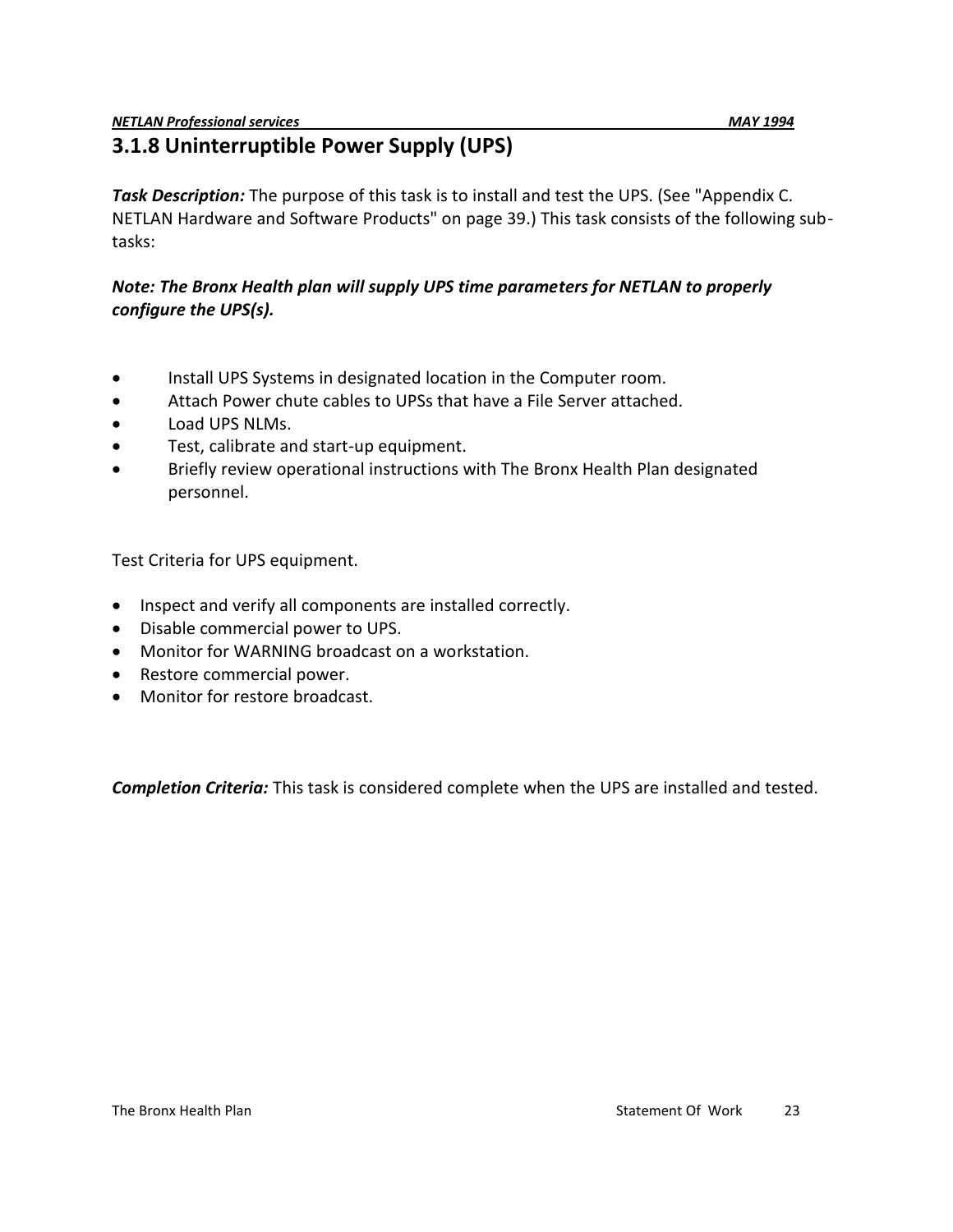### **3.1.9 NSI Balance Installation**

*Task Description:* The purpose of this task is to install BALANCE and Redundancy NLM on the Production and Medicaid file Servers and test.

#### **Pre-Move Task**

- Install Balance and Redundancy NLM on Medicaid file Server.
- Configure for appropriate NIC ports.
- Bind NIC ports to Switching HUB.
- Test for balancing with two workstations on different segments and monitor Switch statistics and Novell statistics.
- Use protocol analyzer to generate traffic to server port and monitor.
- Pull primary cable out of server port and monitor recovery activity.
- Log all errors and correct.
- Monitor application response & recovery characteristics.

#### **Move Tasks**

Apply above tasks to Production file server after all other task phases are complete.

#### **Note: The NSI NLMs can be installed (but not bound) on the Production file Serve before it is moved.**

 *Completion Criteria:* This task is considered complete when all NSI software is installed, tested and operation attributes are validated.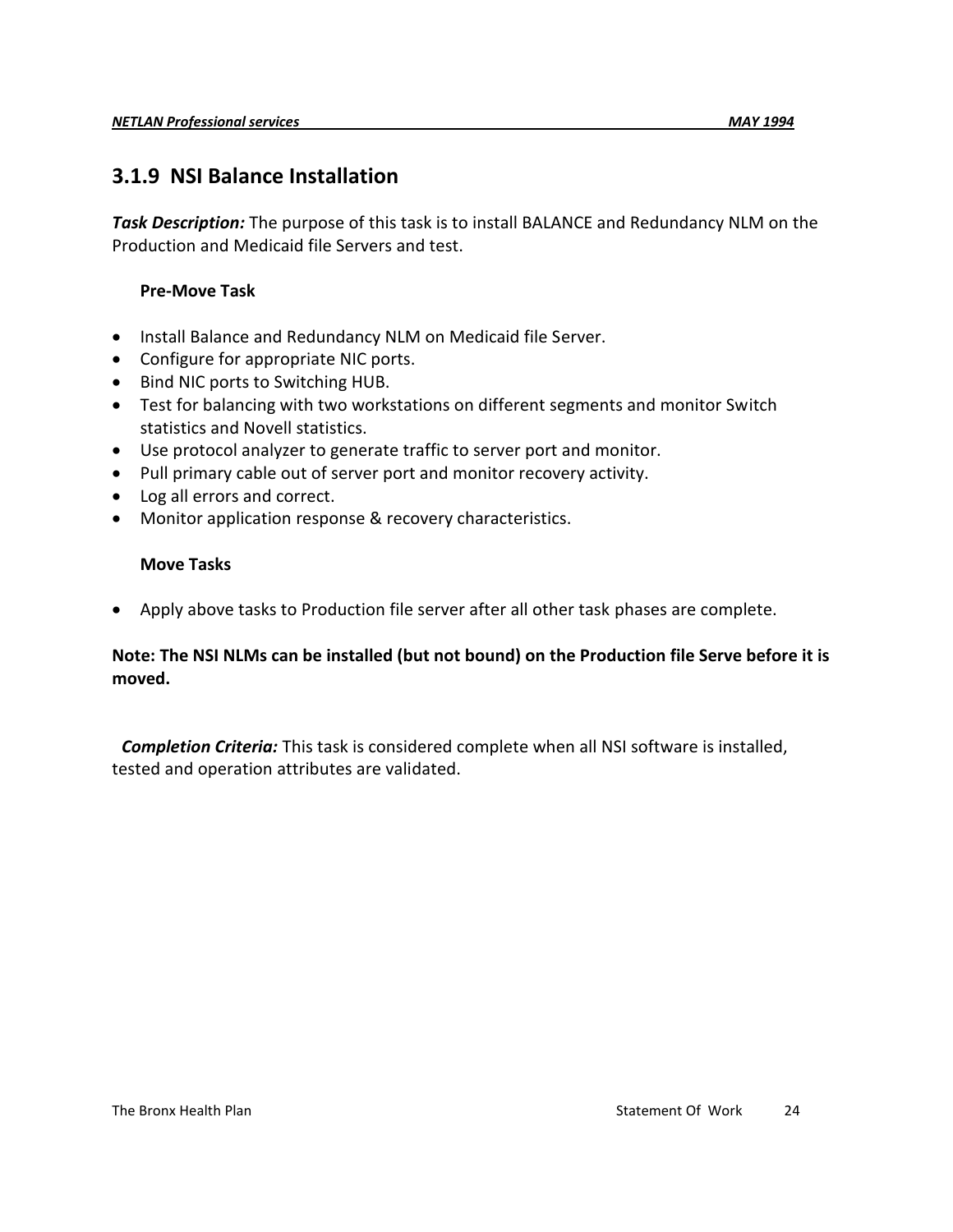### **3.1.10 Final Sweep Test**

*Task Description:* The purpose of this task is to validate that all hardware and software has been installed correctly, and to test system threshold levels.

Test all workstations for the following:

- Log into Production File Server(s)
- Retrieve applications (Production and Medicaid) and data files.
- Send a print Jobs to all printers.
- Logout
- Use protocol analyzer to generate traffic to determine system threshold levels during various functions.
- Monitor statistics on Switching HUB and apply any tuning parameters.
- Report and document findings.

 *Completion Criteria:* This task is considered complete when all hardware and software is validated and system threshold levels are documented.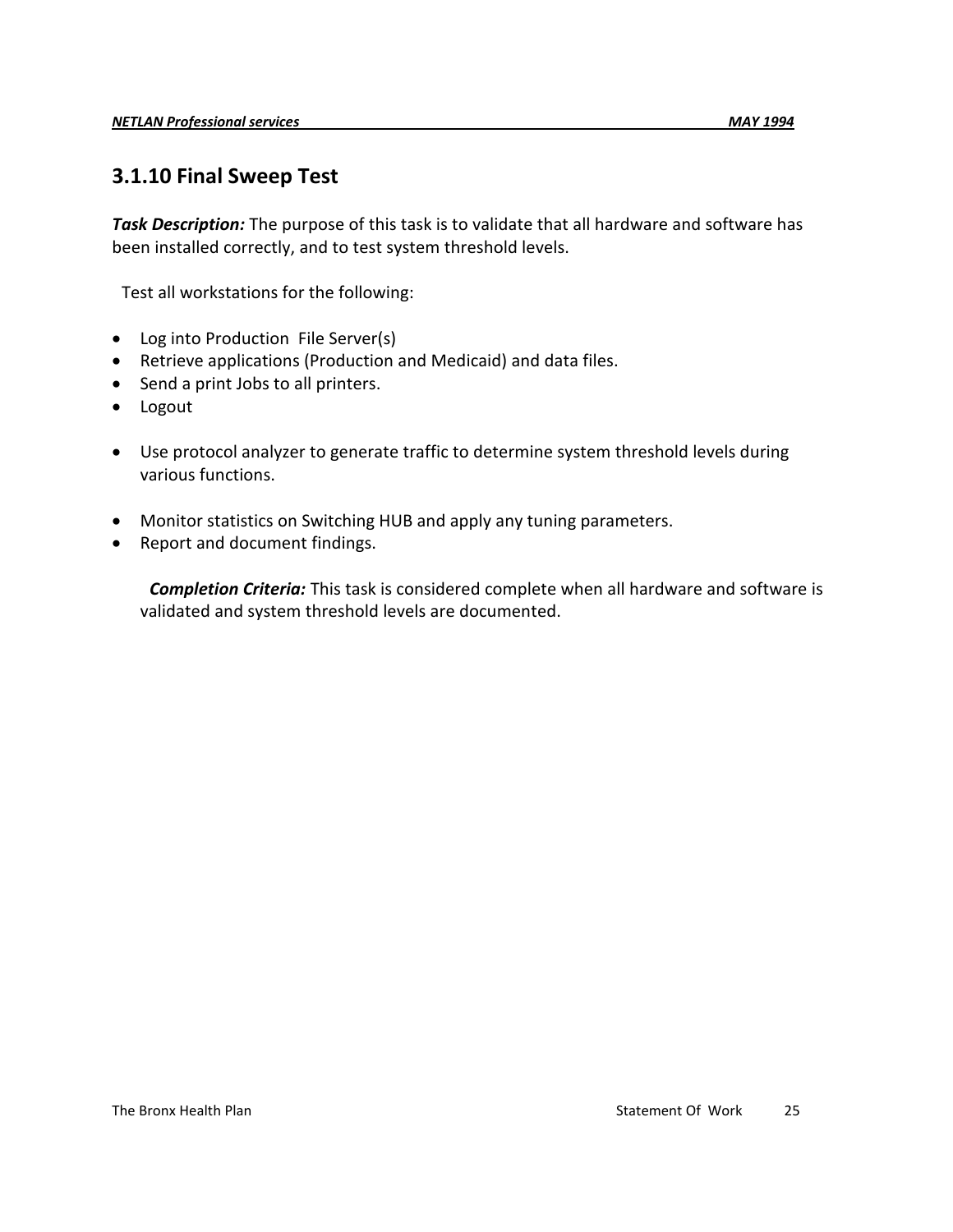#### **3.1.11 System Documentation.**

#### **Task Description: The purpose of this task is to document the new Bronx Health Plan network This task consists of the following sub-tasks.**

NETLAN will Document all work done by Systems Engineers. The documented information will cover these areas:

> **Production File Server. Medicaid File Server Configurations. Tape Backup Server configuration. NSI Configuration. HUB Configuration. Switching HUB Configuration. Inclusion of RACK and labeling matrix.**

*Completion Criteria:* **This task is considered complete when a document outlining all configuration attributes/details about each documented component is compiled in a binder and submitted to The Bronx Health Plan.**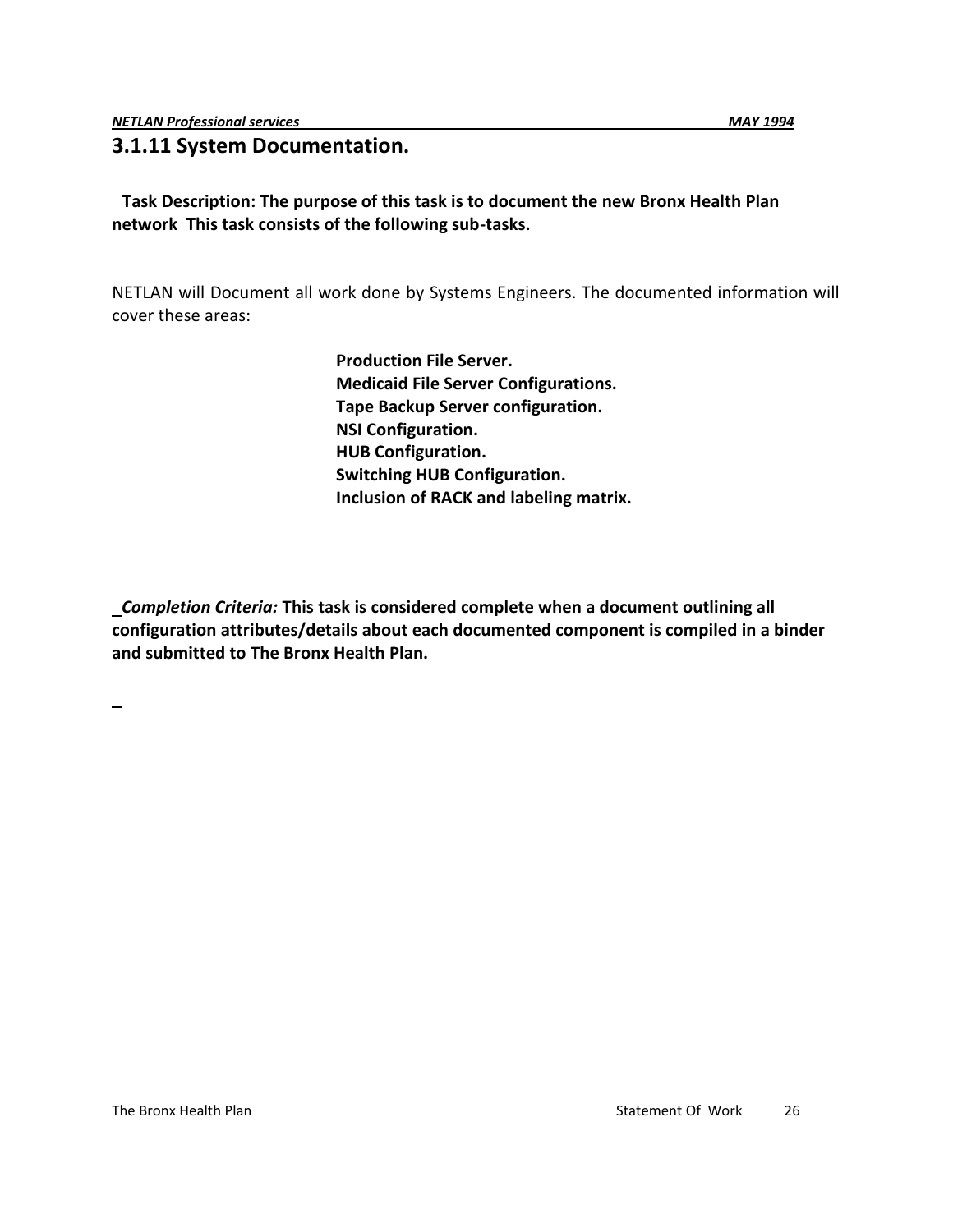### **3.2 Key Assumptions**

This Statement of Work and NETLAN's estimates to perform the Statement of Work are based on the following key assumptions as per the NETLAN Project Plan:

- All cabling which is the responsibility of NETLAN, or their sub-contractors, will be properly terminated and labeled at the rack and workstation location.
- The Bronx Health Plan will supply and ensure all electrical outlets are tested and properly shielded for all equipment.
- A location for all new equipment provided by NETLAN will be provided before deployment onto desktops and racks.
- The Bronx Health Plan is responsible for all delivered equipment that resides in The Bronx Health Plan office facility.
- All racks will be installed prior to hardware deployment.
- All configuration information supplied by The Bronx Health Plan is complete and accurate.
- NETLAN will provide services under this Statement of Work during normal business hours, 8:30 am to 5:30 PM Monday through Friday, except holidays.
- Upon request, The Bronx Health Plan will provide access to all locations and resources on weekends and holidays.
- This proposal is contingent upon acceptance SOW by NETLAN's subcontractors.
- NETLAN Is not responsible for late delivery of equipment which impedes the progress of the overall project.
- Work performed over a weekend will be billed with overtime rates applied.
- The Bronx Health Plan perform all workstations moves and configurations.
- The Bronx Health Plan will perform all workstation related testing.
- NETLAN is not responsible for any changes originating from the building manager or construction company that impede the projects progress.
- Any impact resulting from deviations to these assumptions will be assessed using the procedure described in "Appendix B. Project Change Control Procedure" on page 38.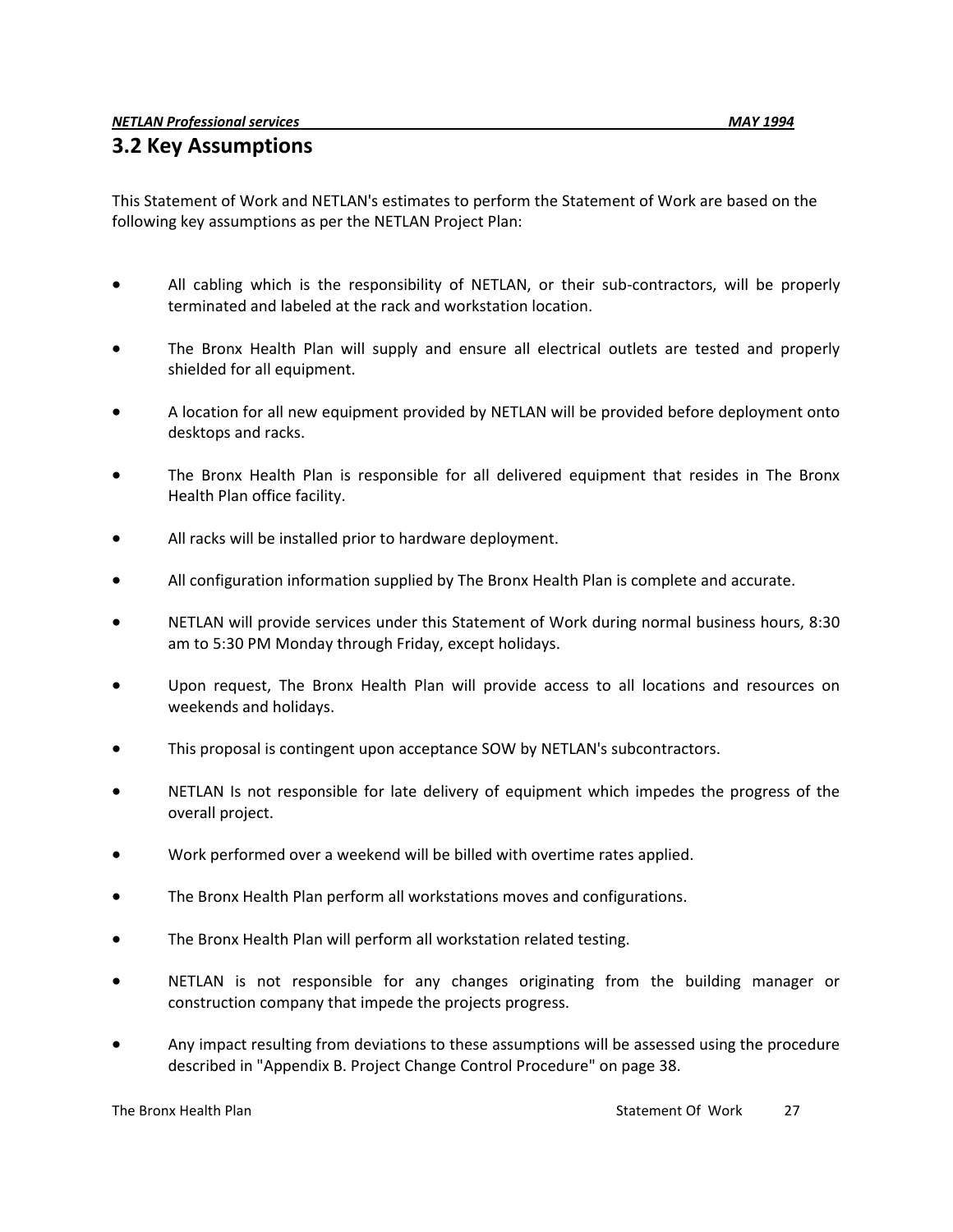### **3.3 The Bronx Health Plan's Responsibilities**

The successful completion of the proposed effort depends on the commitment and participation of The Bronx Health Plan management and personnel.

The responsibilities to be performed by The Bronx Health plan as disclosed in the following sections will be performed at no charge to NETLAN. NETLAN's performance is predicated on The Bronx Health Plan fulfilling these responsibilities as per the NETLAN Project Plan. If any of these responsibilities are not fulfilled, the NETLAN Project Manager will assess the impact and advise The Bronx Health Plan of any changes to the schedule or price under "Appendix B. Project Change Control Procedure" on page 38.

# **3.3.1 The Bronx Health Plan Project Manager**

The Bronx Health Plan will designate, prior to the commencement of services a person called the The Bronx Health Plan Project Manager. The Bronx Health Plan Project Manager will have the authority to act for The Bronx Health Plan in all aspects of these services and will be the primary focal point for communications with the NETLAN Project Manager. The Bronx Health Plan Project Manager will:

- Provide changes to information, data, decisions, and approvals to NETLAN personnel in writing within one day of change execution.
- Provide liaison between NETLAN personnel and The Bronx Health Plan personnel.
- Take direct action, as appropriate, to rectify deviations from plans, schedules, or procedures which are The Bronx Health Plan responsibilities.
- Identify and schedule appropriate Bronx Health Plan personnel for project activities.
- Participate with the NETLAN Project Manager in analyzing, approving, or rejecting changes in accordance with the Project Change Control Procedure.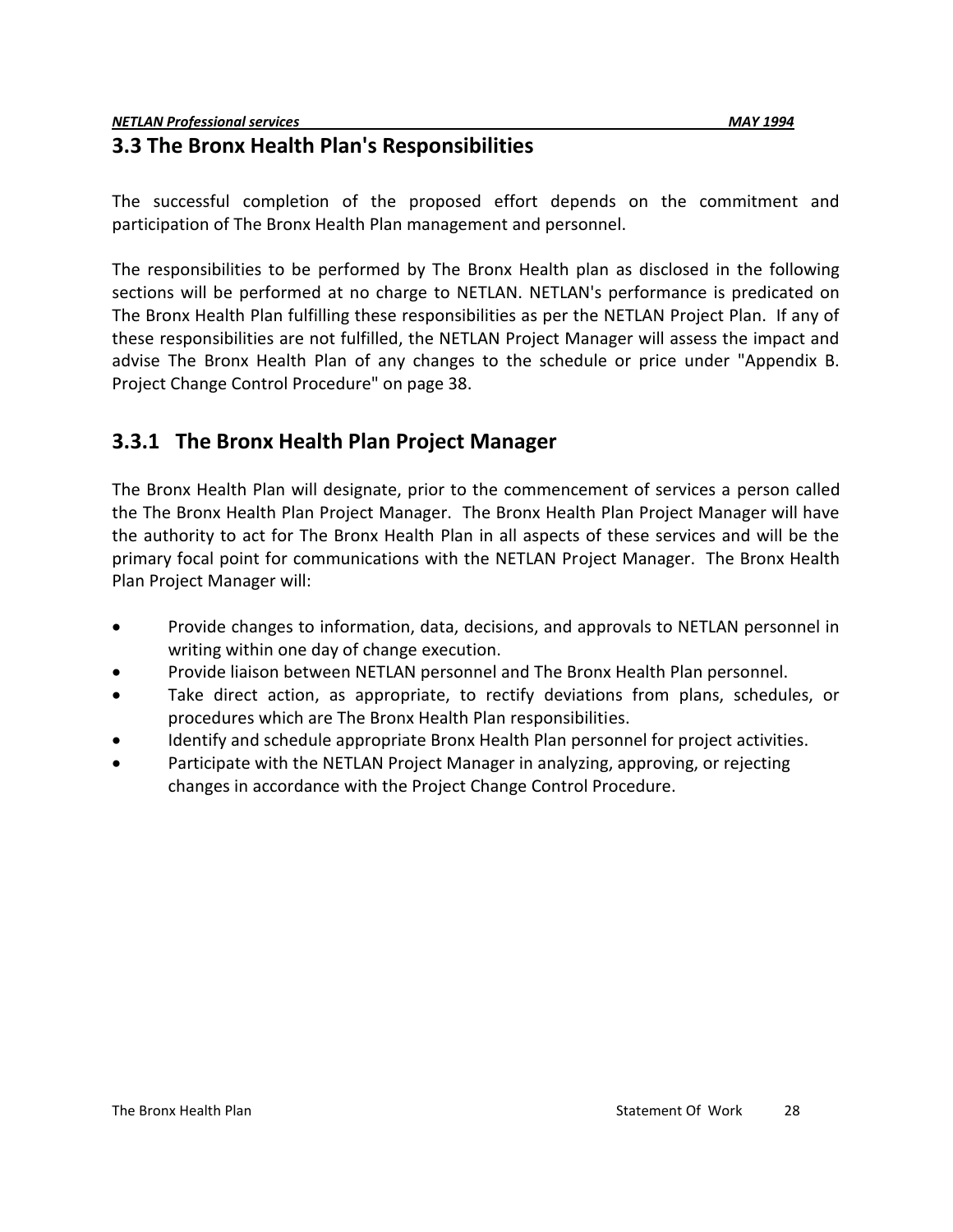### **3.3.2 The Bronx Health Plan Administrative Responsibilities**

The Bronx Health Plan will provide the following:

A listing of all workstation locations and corresponding patch panel matrix. All needed phone numbers to internal resources for testing and configuration purposes. Access to all facilities Labeling and patching specifications. Any configuration related parameters that are required to install any of the proposed Hardware and Software in a non default state. Phone lines for CUBIX equipment.

### **3.3.3 NETLAN Hardware**

The Bronx Health Plan is responsible for all equipment delivered to it's location after receiving such equipment by standard means.

# **3.3.4 Security**

The Bronx Health Plan shall provide NETLAN all needed building passes and permits.

The Bronx Health Plan is responsible for the actual context of any data, selection and implementation of controls on its access and use, and security of the stored data.

### **3.3.5 Laws, Regulations and Statutes**

The Bronx Health Plan is responsible for the identification and interpretation of any laws, regulations, and statutes that affect the The Bronx Health Plan systems and programs. It is the responsibility of The Bronx Health Plan to assure that the systems and programs meet the requirements of those laws.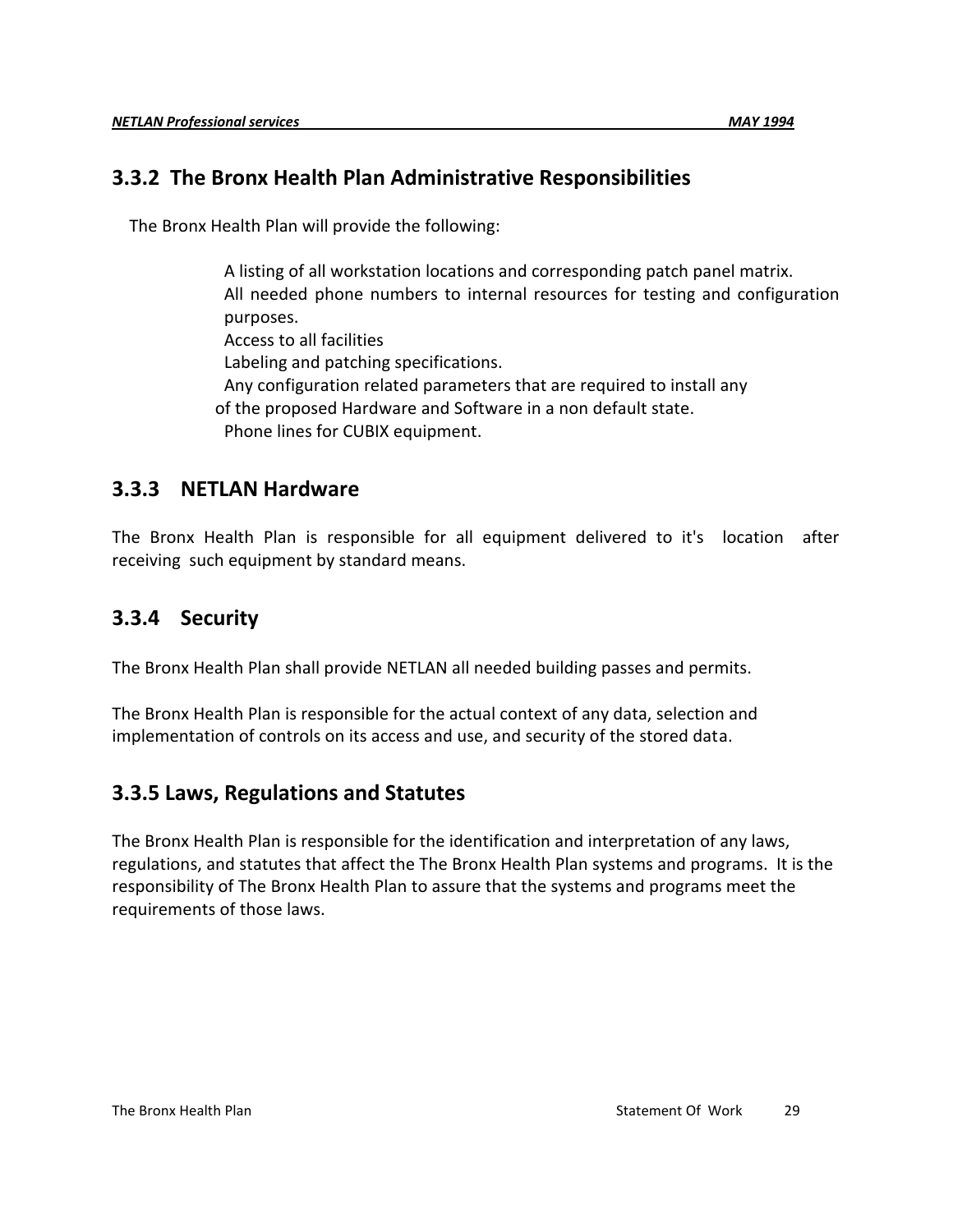### **3.3.6 Office Space and Other Facilities**

Provide suitable office space, office supplies, furniture, electrical, and network service at each of the following installation locations, 1 Fordham Plaza New York City, for NETLAN personnel and any NETLAN-provided equipment required.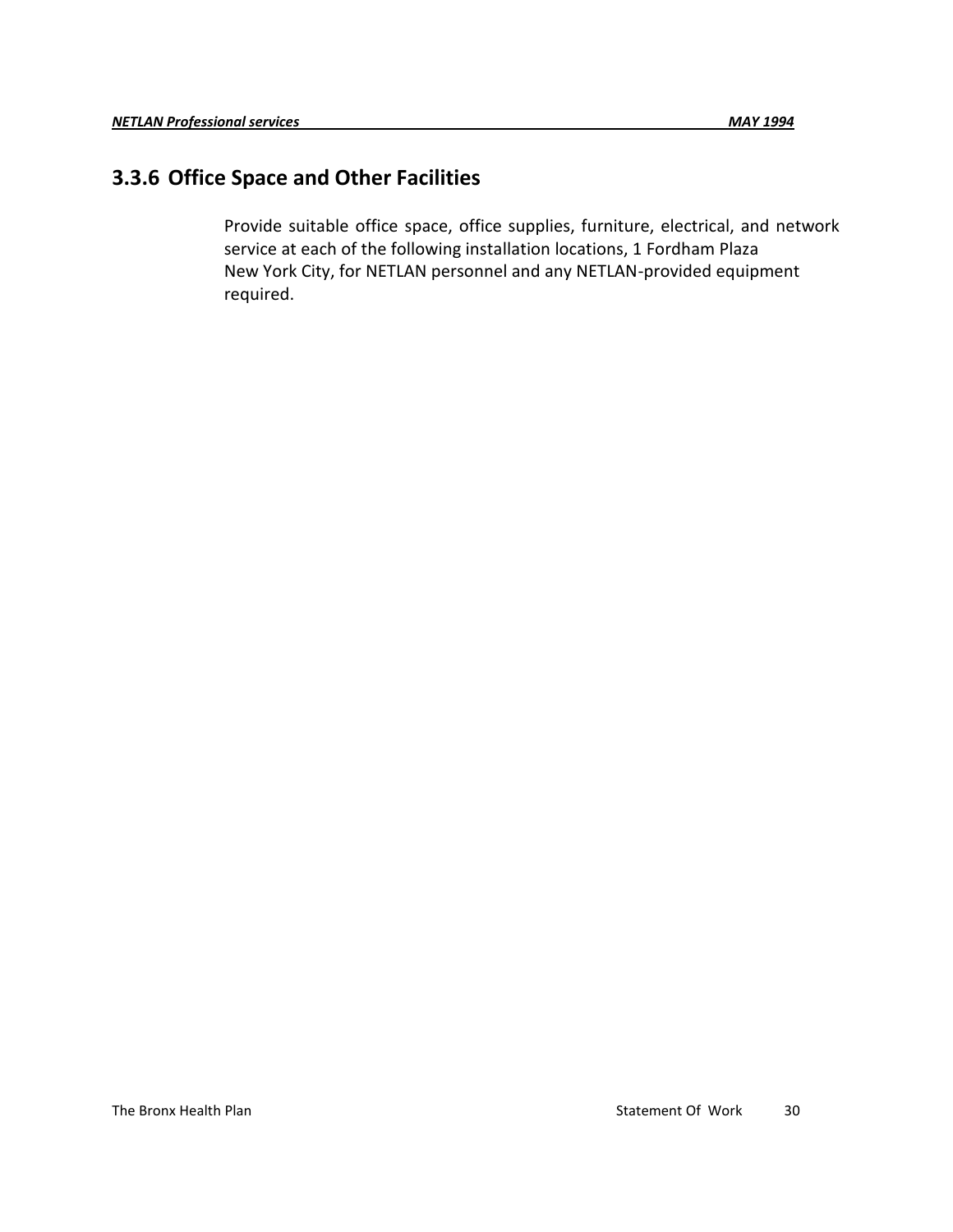# **3.3.7 Tools required**

The tools NETLAN will supply for this project are as follows:

**Protocol Analyzer. Frye Utilities. Norton Utilities. Hardware Tool Set. Cable Scanner.**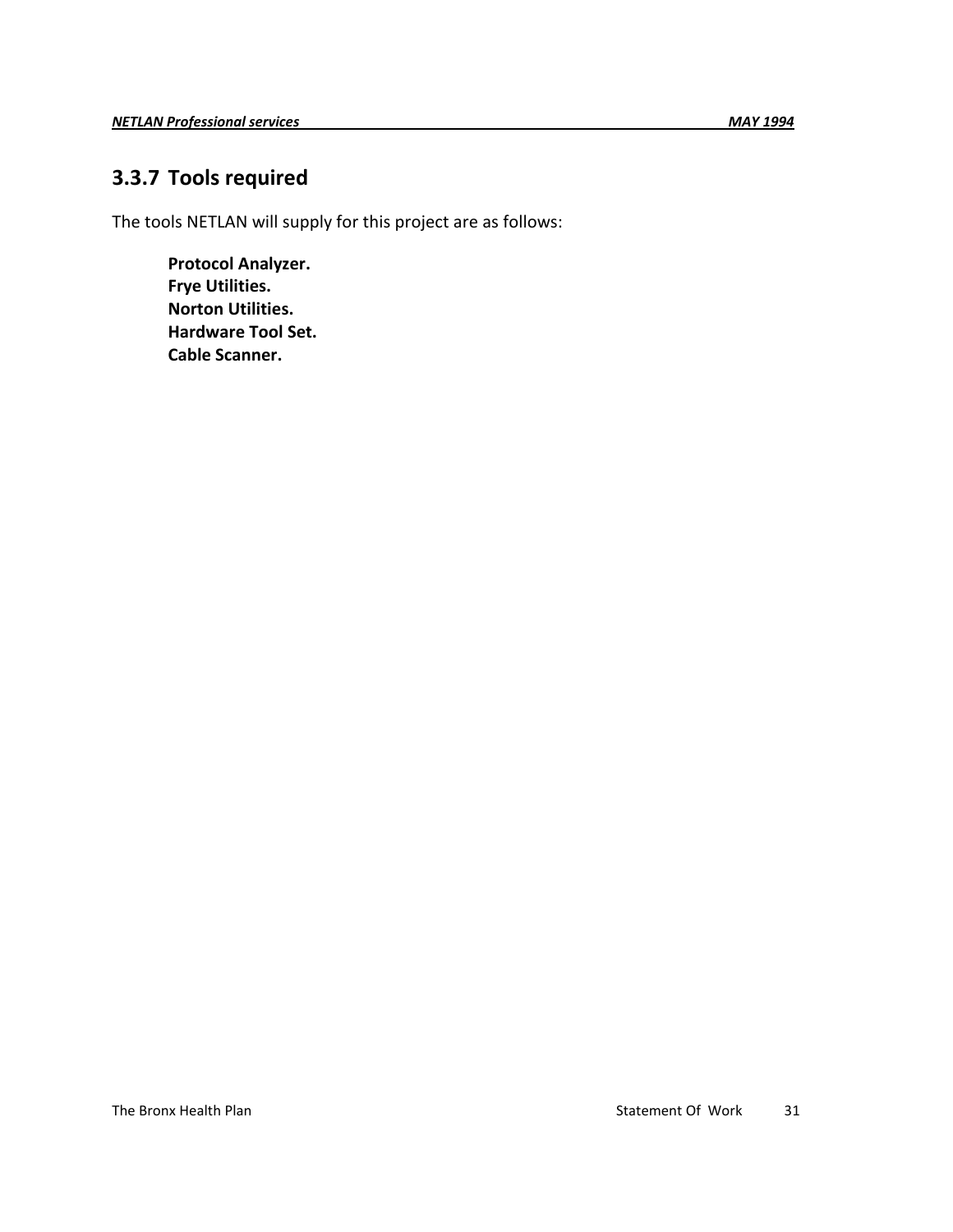# **3.4 Deliverable Materials**

### **3.4.1 Reports**

NETLAN will deliver one copy of each of the following Deliverable Materials. Descriptions of these materials are contained in "Appendix A. Guidelines for Deliverable Materials" on page 37.

1. Weekly Status Reports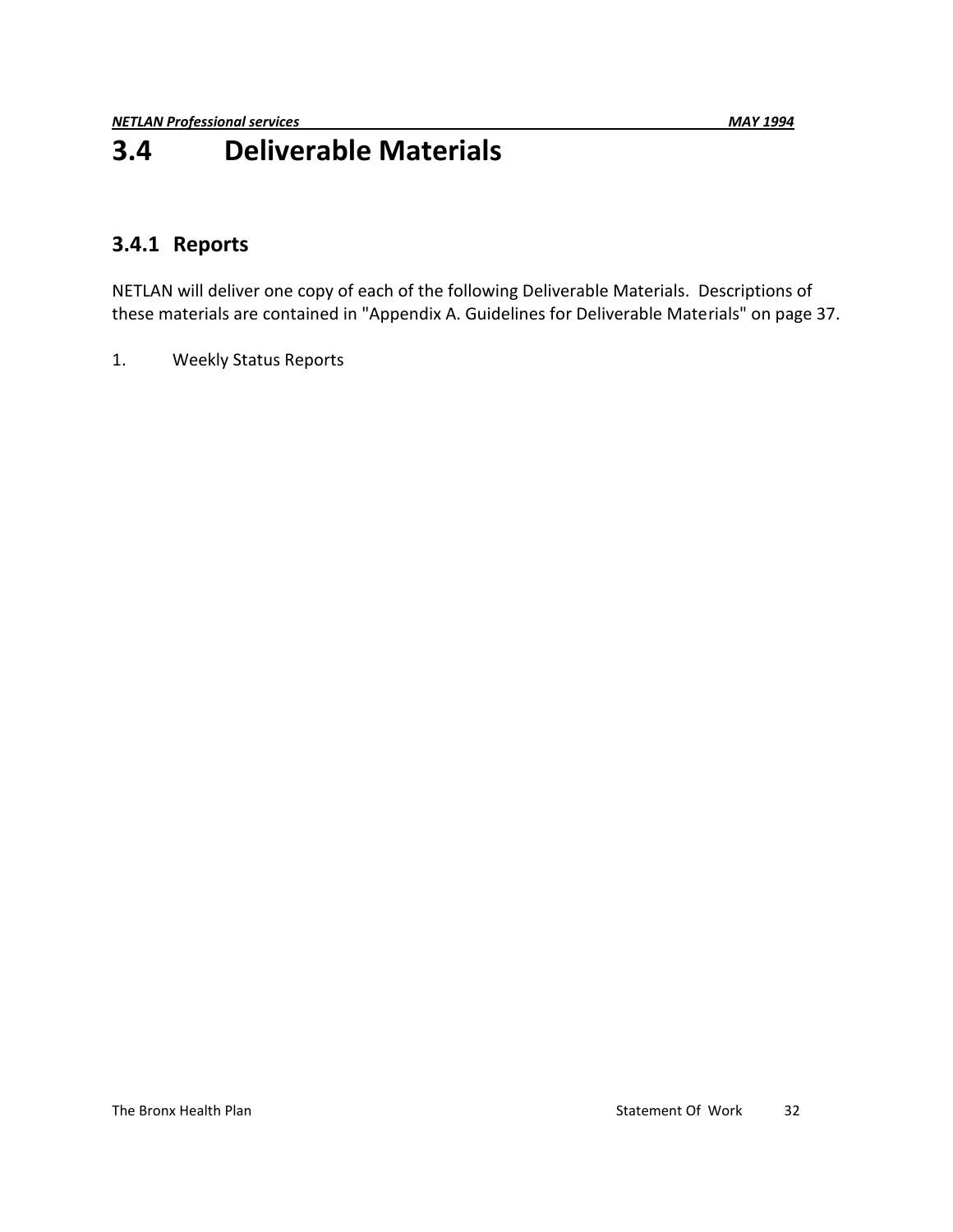# **3.5 Estimated Schedule**

This section describes the estimated schedule for the tasks defined in "NETLAN Responsibilities" on page 10 in this Statement of Work.

*Please refer to the Gantt Chart*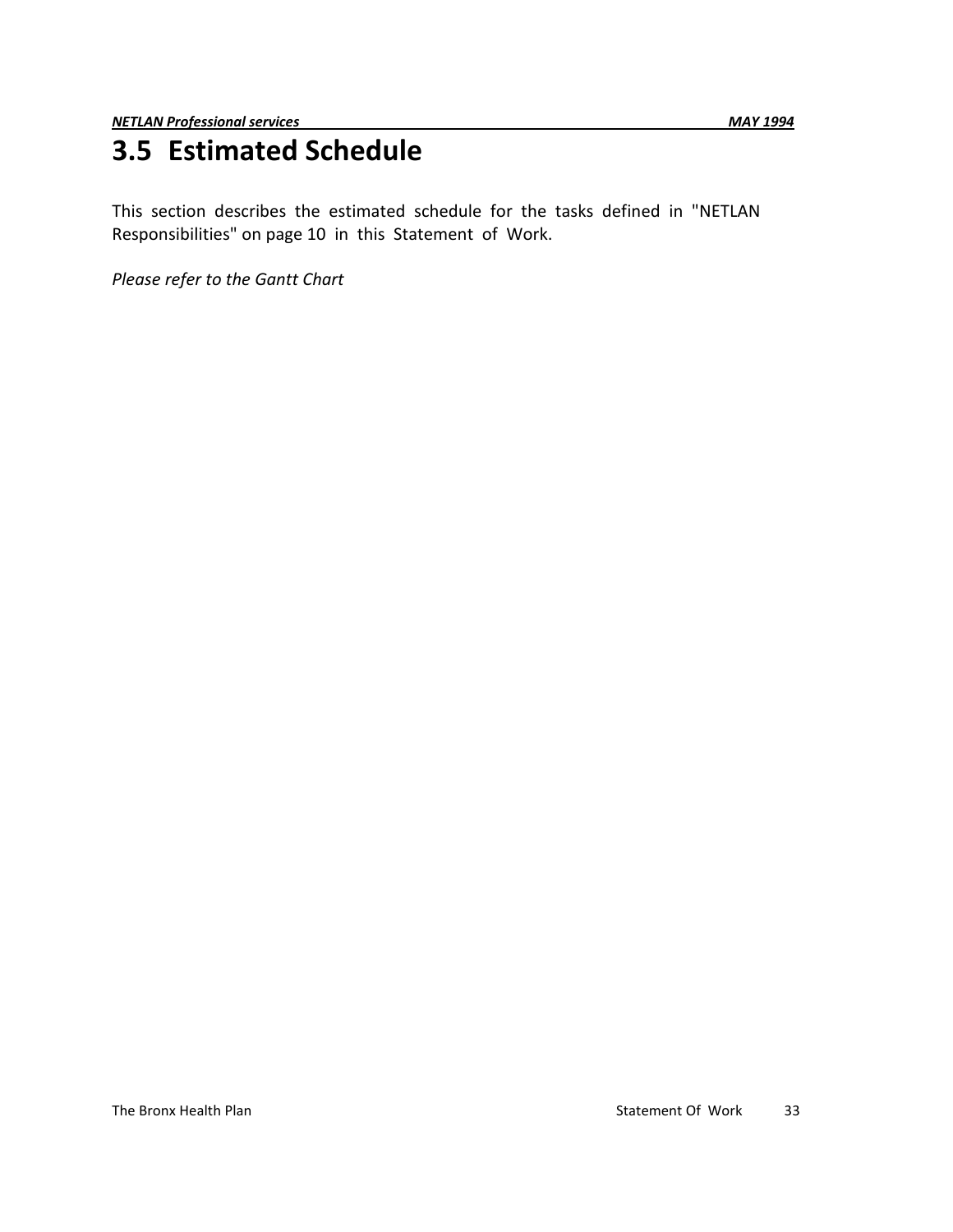# **3.6 Completion Criteria**

NETLAN shall have fulfilled its obligations under this Statement of Work by accomplishing the NETLAN tasks described in "NETLAN Responsibilities" on page 10 and delivering the items listed in "Deliverable Materials" on page 31.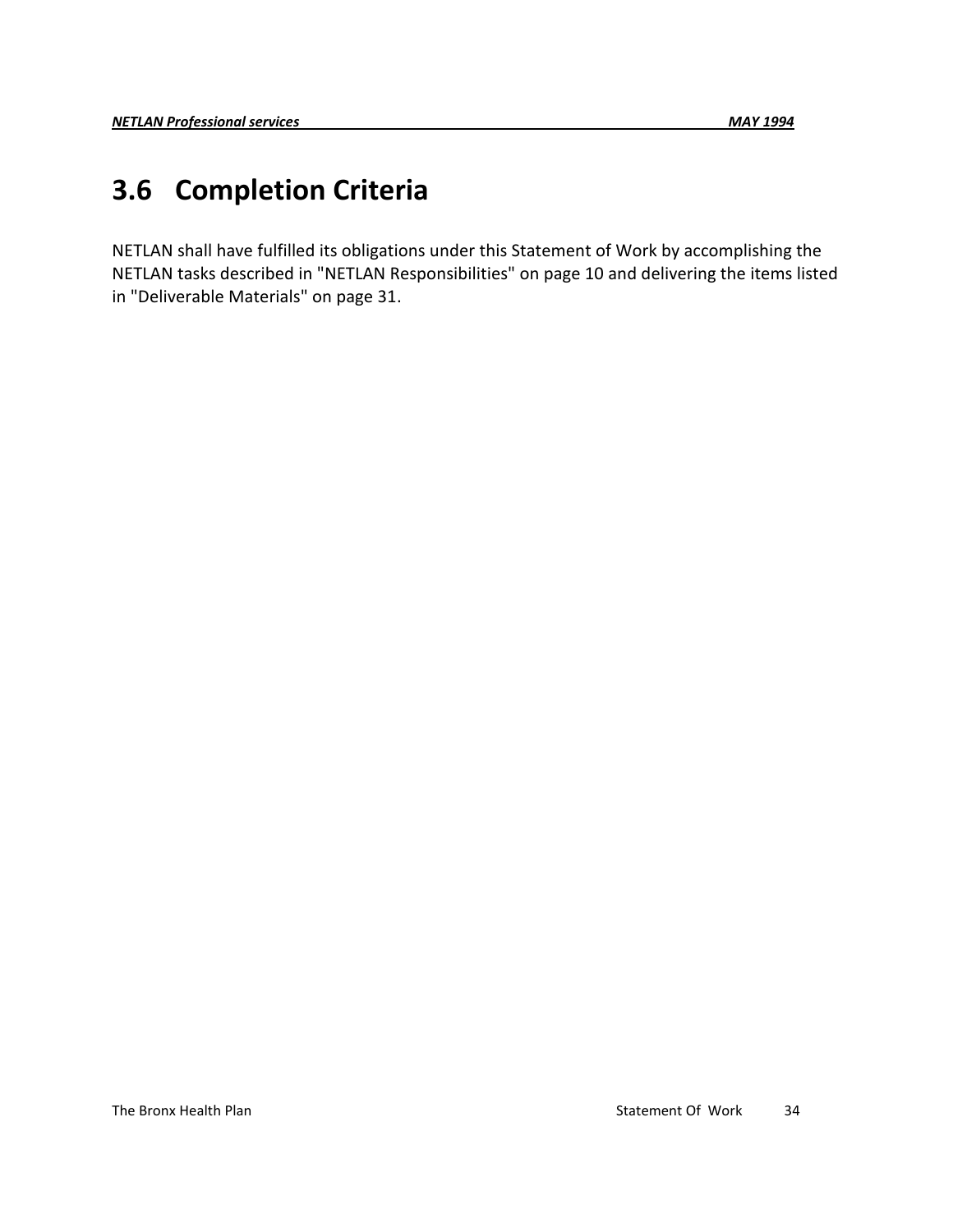*NETLAN Professional services MAY 1994*

# **3.7 Charges**

The total estimated project price is **\$000000.00** The charges are as follows:

| $N = normal hours$   |
|----------------------|
| $Q =$ Overtime hours |
| W = Weekend hours    |
|                      |

| Hourly rate             | \$145.00 9-5 pm weekday  |
|-------------------------|--------------------------|
| <b>Overtime Rate</b>    | \$245.00 5-12 pm weekday |
| Weekend rate            | \$245.00 9-5pm           |
| <b>Weekend Overtime</b> | \$275.00 5-12pm          |

| Task                                            |    | <b>Hours</b>   |     |  |
|-------------------------------------------------|----|----------------|-----|--|
|                                                 |    |                |     |  |
| Add memory to existing file server              |    | 1 <sub>h</sub> | N   |  |
| Install new Primary Medicaid file server        |    | 8h             | N   |  |
| Install new Medicaid spare server               |    | 8h             | N   |  |
| Make changes to AUTOEXEC.NCF                    |    | 1 <sub>h</sub> | N   |  |
| Make changes to LOGIN scripts                   |    | 1 <sub>h</sub> | N   |  |
| Install new DASD for Medicaid FS                |    | 4h             | N   |  |
| Install SCSI and display switching gear         |    | 4h             | N   |  |
| Mount Production servers into cabinets          |    | 8h             | W   |  |
| Installation of new HUBs into racks             |    | 4h             | N.  |  |
| Installation of existing HUBs into racks        |    | 4h             | W   |  |
| Setup and Configuration of Alantec              |    | 8h             | N   |  |
| Configuration of Alantec Bridging & IP setup16h |    | N              |     |  |
| Install Alantec into rack                       |    | 2h             | N   |  |
| Test infrastructure                             |    | 16h            | N   |  |
| Install NSI and test Medicaid                   |    | 8h             | N   |  |
| Install NSI and Test production                 |    | 8h             | W   |  |
| Install Tape server and test                    |    | 16h            | N/0 |  |
| <b>Install D-View</b>                           | 8h | N              |     |  |
| Prepare for move of existing file server into   |    |                |     |  |
| new location                                    |    | 2h             | O   |  |
| Run UPS server cables & load ups NLMs           |    | 3h             | N   |  |
| Patch all data cables                           |    | 8h             | N   |  |
| Create all bindery objects on Medicaid server   |    | 4h             | N   |  |
| Setup desk and console                          |    | 2h             | N   |  |
| Re-install CUBIX and test                       |    | 4h             | N   |  |
| Apply any final Server                          |    |                |     |  |
| and WS software changes before move,            |    |                |     |  |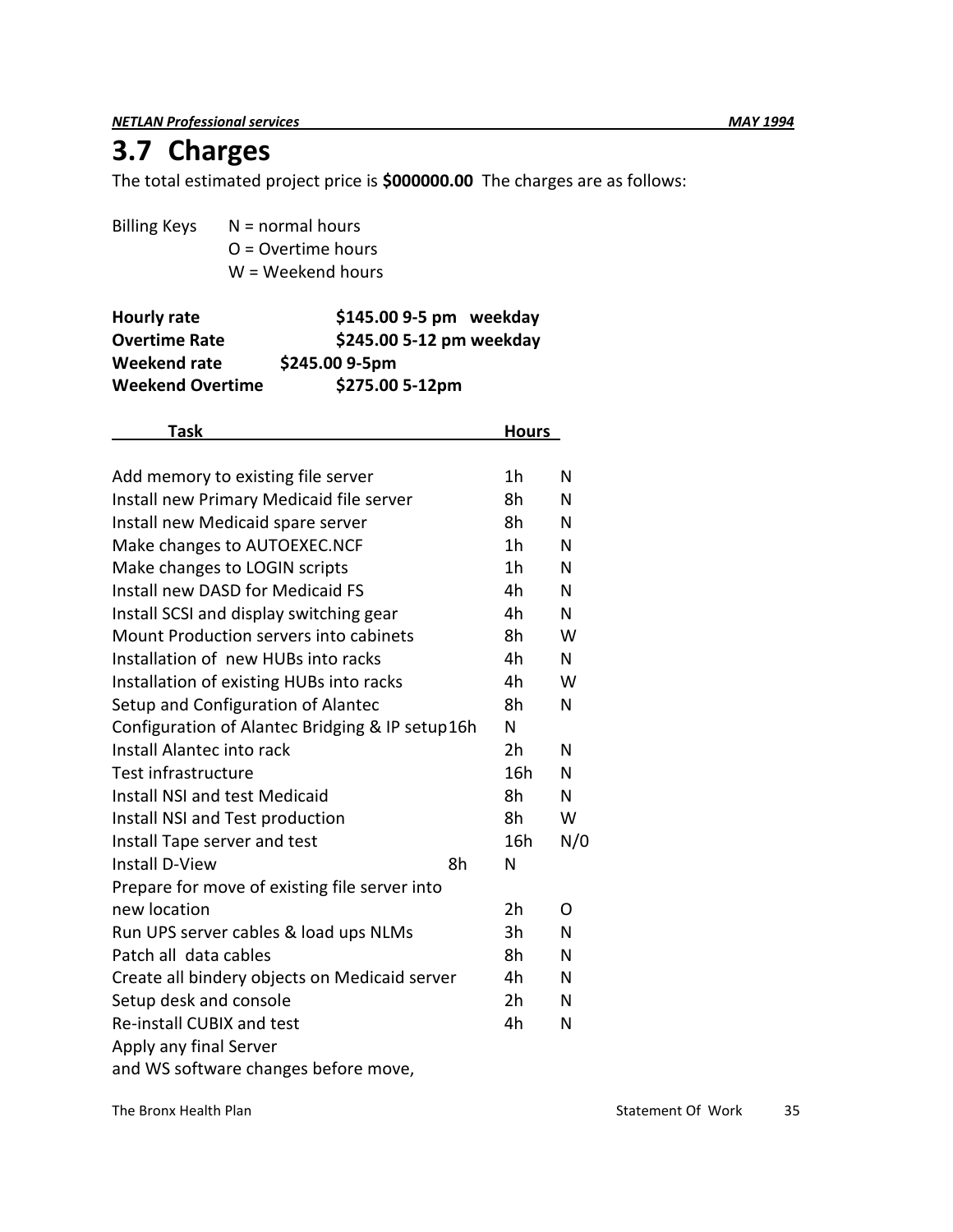| <b>NETLAN Professional services</b>             |          |                  |     |   |  | MAY 1994 |
|-------------------------------------------------|----------|------------------|-----|---|--|----------|
| necessary Autoexec.bat and Config.sys changes.  |          |                  | 4h  | N |  |          |
| <b>Upgrade existing D-Link Hubs</b>             |          | 4h               | O   |   |  |          |
| **** PRE move testing ****                      |          |                  |     |   |  |          |
| Test new (partially built) infrastructure       |          |                  | 3h  | N |  |          |
| Test Alantec recovery options                   |          |                  | 8h  | N |  |          |
| Test CUBIX in new infrastructure                |          |                  | 4h  | N |  |          |
| Test backup                                     |          |                  | 6h  | N |  |          |
| Test NSI recovery options                       |          |                  | 8h  | N |  |          |
| Test cold server switch                         |          |                  | 2h  | N |  |          |
| Rollback definition and test                    |          |                  | 8h  | N |  |          |
| *** Move testing criteria ***                   |          |                  |     |   |  |          |
| Testing of connections to all servers.          |          |                  | 16h | W |  |          |
| Test application load from both file servers.   |          |                  | 8h  | W |  |          |
| Test existing file server cold spare switch     |          |                  | 2h  | W |  |          |
| Test Alantec recovery options                   |          |                  | 8h  | W |  |          |
| Test NSI recovery options                       |          |                  | 8h  | W |  |          |
| Test backup                                     |          |                  | 4h  | W |  |          |
| Documentation                                   |          |                  | 32h | N |  |          |
| Perform full backup on both servers             |          |                  | 6h  | W |  |          |
| Project management                              |          |                  | 80h | N |  |          |
| <b>*** POST MOVE ***</b>                        |          |                  |     |   |  |          |
| On-site support/changes                         |          |                  | 24h | N |  |          |
| <b>Total Normal hours:</b>                      | 000      |                  |     |   |  |          |
| <b>Total Normal hour cost:</b>                  | \$000000 |                  |     |   |  |          |
| Overtime:                                       |          |                  |     |   |  |          |
| Friday<br>$6/10$ 5:pm -- 10Pm                   |          | 5Hrs. x \$195.00 |     |   |  |          |
| Saturday 6/11 8:30am -- 5:30pm 8Hrs. x \$245.00 |          |                  |     |   |  |          |
| Sunday6/12 8:30am -- 5:30pm 8Hrs. x \$245.00    |          |                  |     |   |  |          |
| <b>Total Overtime hours:</b>                    | OHrs.    |                  |     |   |  |          |
| Total Overtime cost:                            | \$0000   |                  |     |   |  |          |
| <b>Total Weekend hours:</b>                     |          | OHrs.            |     |   |  |          |
| Total Weekend cost:                             | \$00000  |                  |     |   |  |          |
| <b>Total Hours:</b>                             | 0000     |                  |     |   |  |          |
|                                                 |          |                  |     |   |  |          |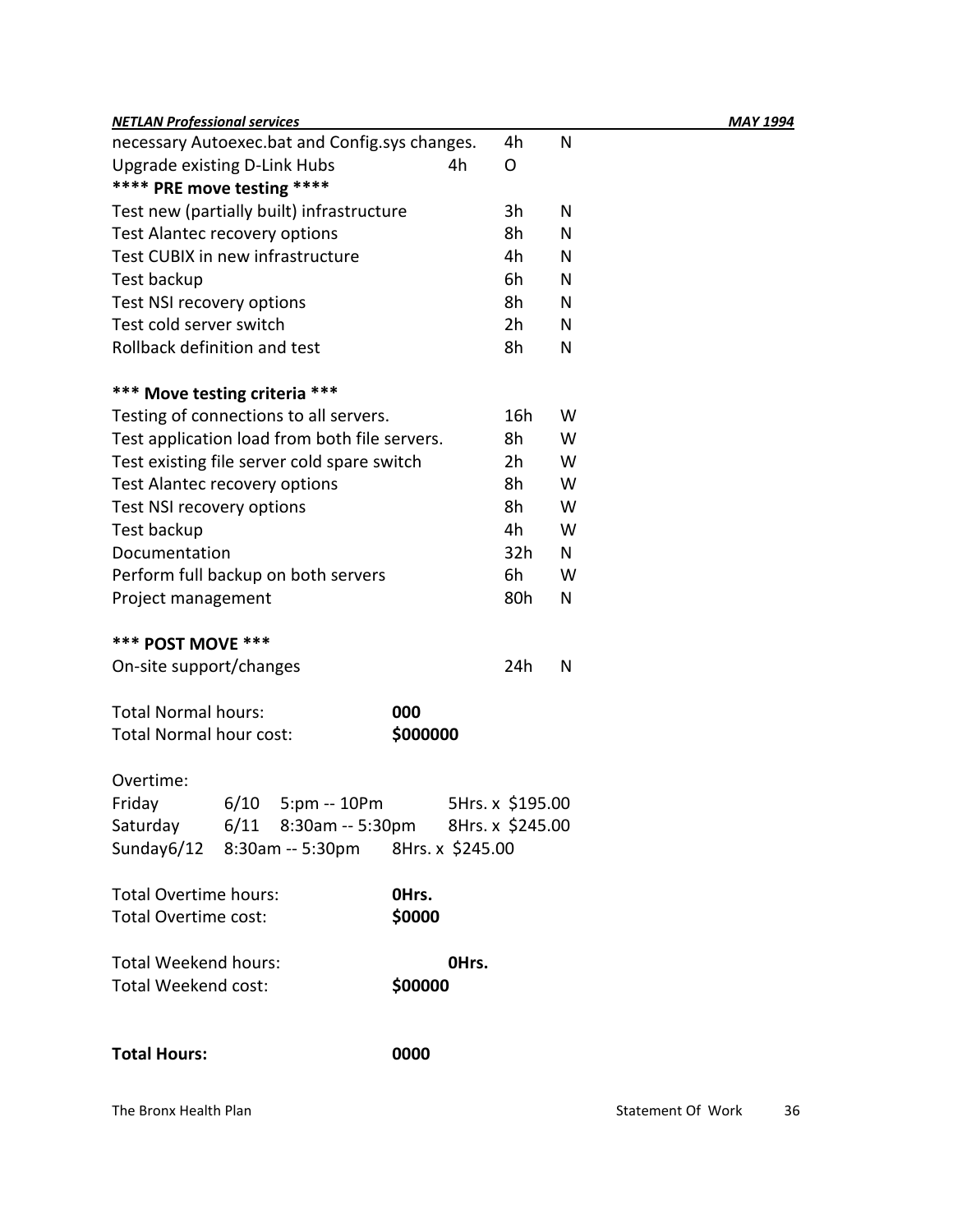# **3.8 Terms and Conditions**

NETLAN will perform this Statement of Work under the terms and conditions of the *NETLAN Customer Agreement.*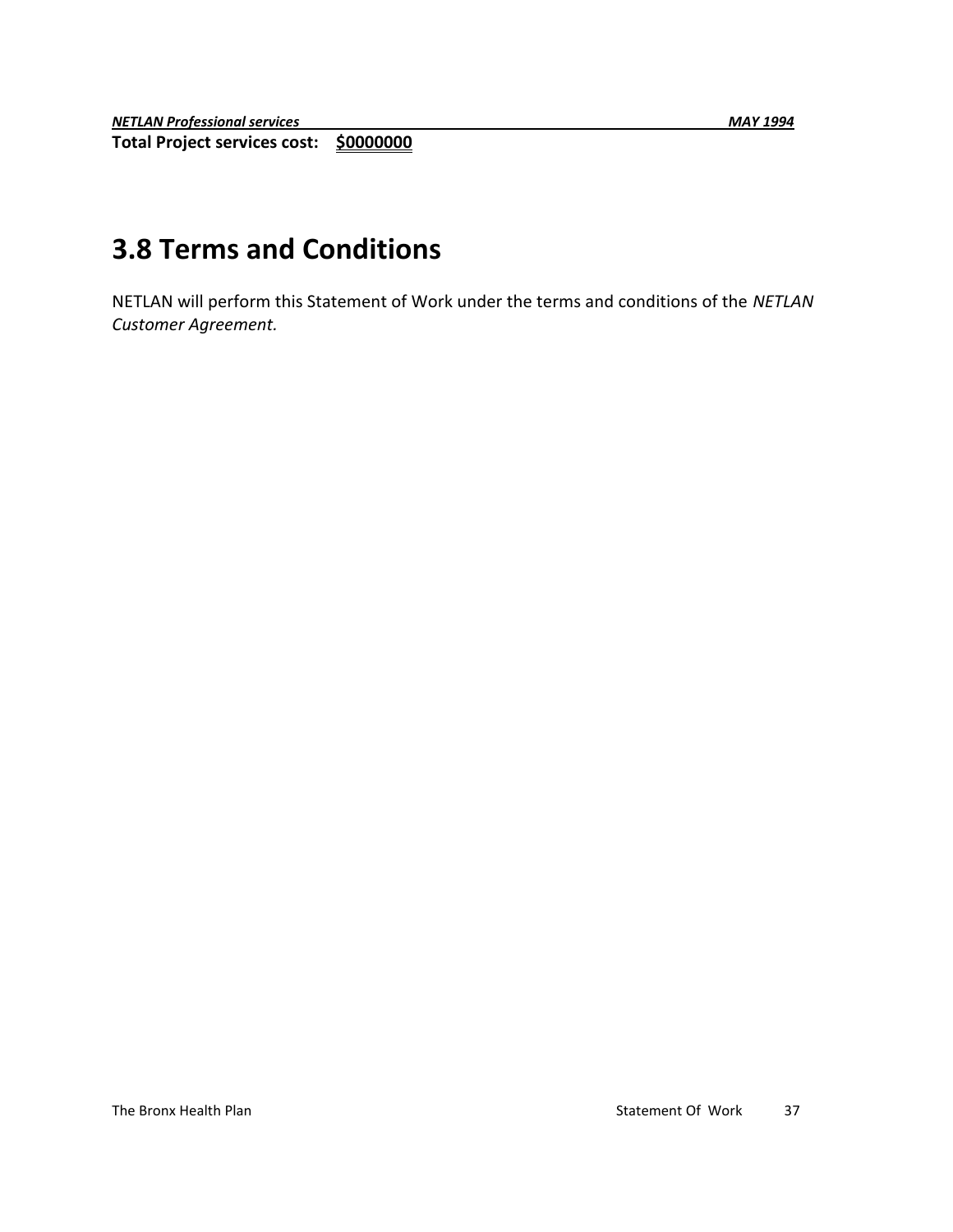# **Appendix A. Guidelines for Deliverable Materials**

# **A-1 Weekly Status Report**

*Purpose:* NETLAN will provide Weekly Status Reports advising the The Bronx Health Plan Project Manager of the progress and status of the NETLAN activities. The report will outline the NETLAN activities and describe the status of tasks worked on during that period. Significant accomplishments, milestones, and problems will be identified.

*Content:* The report will consist of the following, as appropriate:

- Activities performed during the reporting period
- Activities planned for the next reporting period
- Project change control summary
- Problems, concerns, and recommendations
- Other items of importance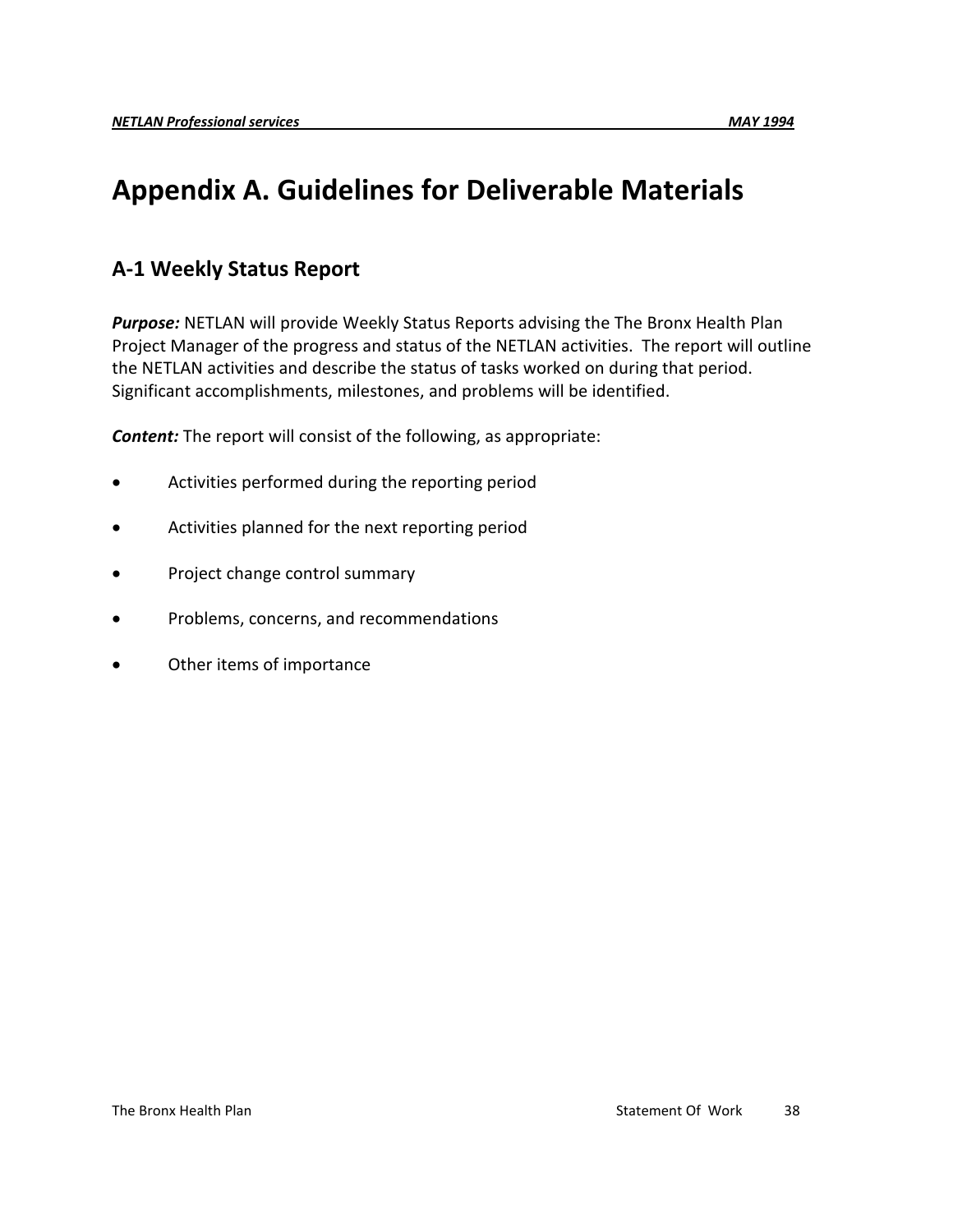# **Appendix B. Project Change Control Procedure**

The following provides a detailed process to follow if a change to this Statement of Work (SOW) is required.

- A Project Change Request (PCR) will be the vehicle for communicating change. The PCR must describe the change, the rationale for the change and the effect the change will have on the project.
- The designated Project Manager of the requesting party will review the proposed change and determine whether to submit the request to the other party.
- Both Project Managers will review the proposed change and approve it for further investigation or reject it. NETLAN will specify any charges for such investigation. If the investigation is authorized, the Project Managers will sign the PCR which will constitute approval for the investigation charges. NETLAN will invoice The Bronx Health Plan for any such charges. The investigation will determine the effect that the implementation of the PCR will have on price, schedule and other terms and conditions of the Statement Of Work*.*
- A written Change Authorization must be signed by both parties to authorize implementation of the investigated changes.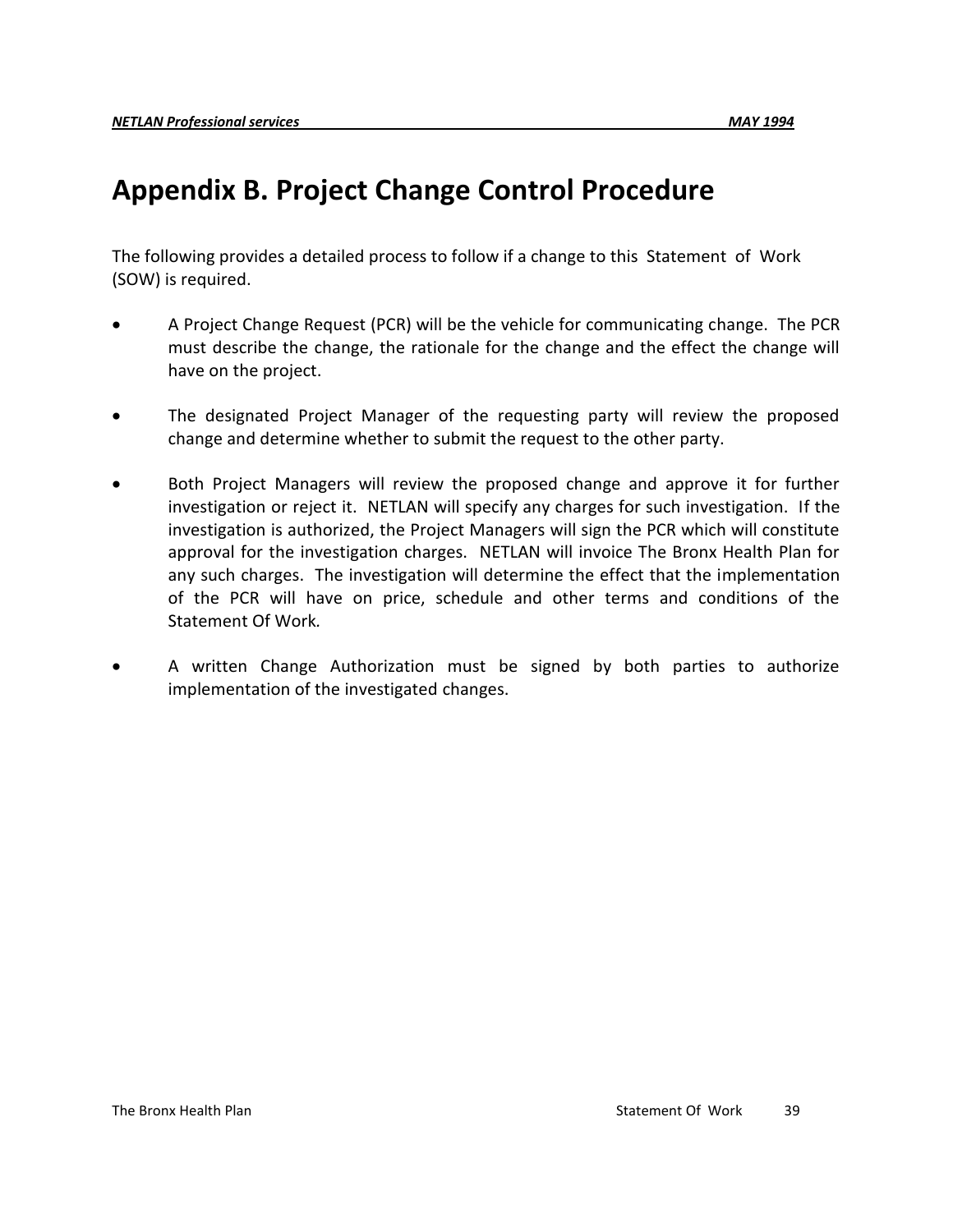# **Appendix C. NETLAN Hardware and Software Products**

Purchase of NETLAN products will be governed by the terms of the applicable standard NETLAN agreements.

# **C.1 NETLAN Hardware Products**

The products listed below will be supplied under the terms and conditions of the NETLAN Statement Of Work.